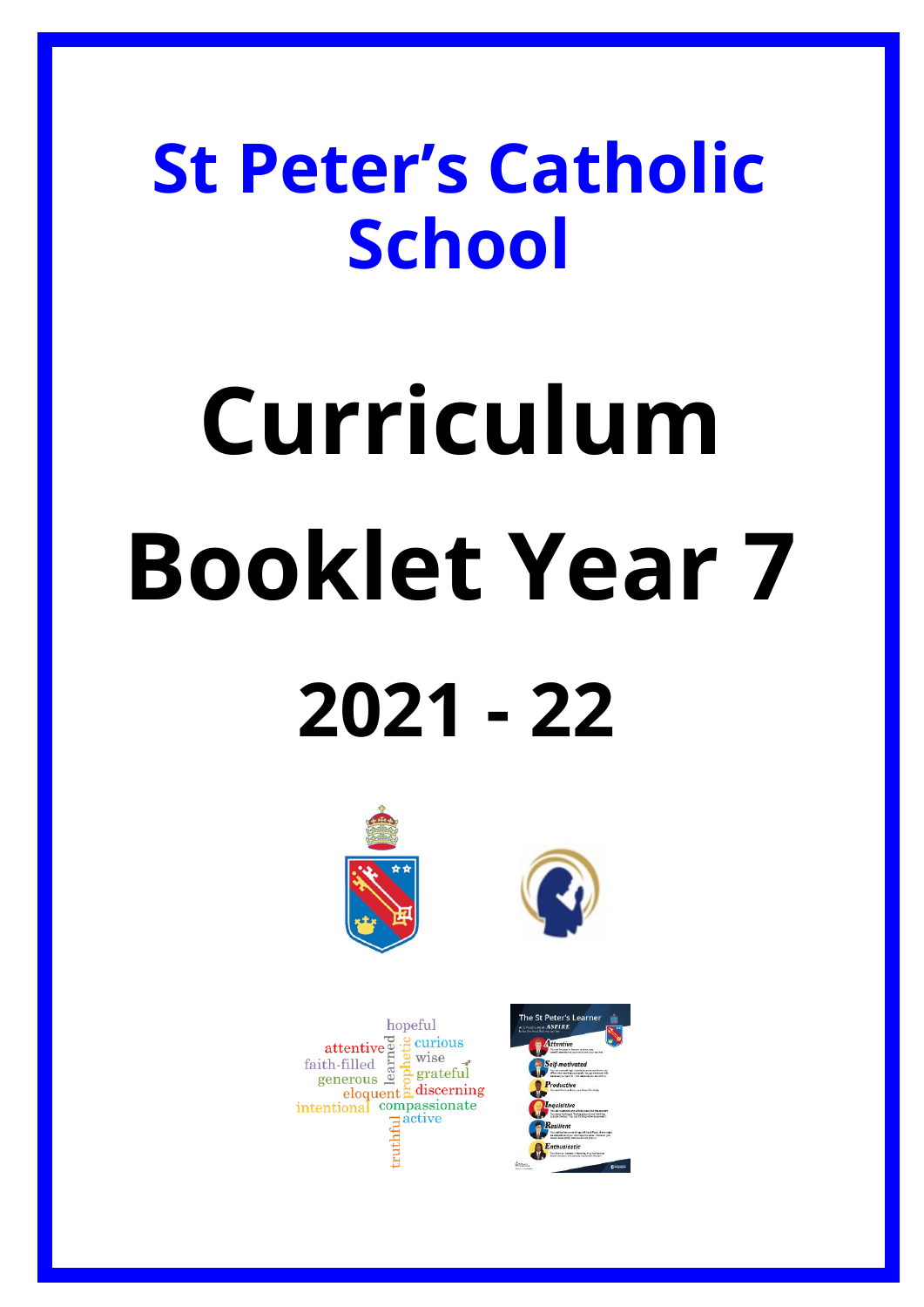#### **Dear parents of new Year 7 pupils**

The purpose of this booklet is to share with you our whole school vision for the curriculum at St. Peter's and the principles that guide and underpin it. This booklet will detail how the content your child will learn in Year 7 fits into the bigger picture. Year 7 is a crucial time in your child's education: teachers build bridges from primary school to secondary and set firm foundations across a broad range of subjects to enable successful deeper learning in the initial years of secondary school.

#### **Our Curriculum Vision at St. Peter's**

We are proud to be a Catholic school. As our motto is 'Faith is our Foundation', we strive to live out the gospel values and virtues displayed in the Catholic Pupil Profile virtues on the front page of this booklet. At the very centre of our school mission are the pupils themselves; their welfare, their achievement, their progress and above all, happiness and engagement, are our core purpose. We want all our pupils to be confident and aspirational and exemplify the qualities displayed in the St Peter's Learner (also picture on the front page).

As Catholics, we believe every child is unique, so we seek to educate them to 'be the best they can be', whilst paying attention to their individual needs.

We strive to offer an outstanding curriculum which is innovative, allowing breadth and depth of study. We provide courses that ensure that there are clear progression routes and pathways from KS3 through to KS4 and beyond.

## **Our principles for the curriculum in Year 7 at Key Stage Three**

Our Key Stage Three curriculum is based on the National Curriculum, allowing breadth and depth of study; underpinned by a clear focus on literacy, numeracy and communication skills.

St. Peter's is a truly comprehensive school and we pride ourselves in encouraging and supporting all our pupils, whatever their starting points, to achieve and make the best progress that they possibly can. All our KS3 pupils have exactly the same curriculum entitlement.

## **Overall purpose and aims of our KS3 curriculum:**

- To build on the work of our Catholic primary feeder schools, including those in the OLAAS MAC, and to teach our pupils to be respectful, humble and tolerant.
- To build character through our Catholic ethos and to enable pupils appreciate concept of vocation as a holy calling and mission to fulfil our life's work.
- To provide all pupils with enriching spiritual, physical, artistic, cultural and intellectual experiences, whatever their background.
- To enable pupils to know, remember and be able to do more.
- To enable pupils to transform knowledge into the transferable skills of analysis, evaluation, problem-solving, creativity and independence.
- To equip pupils as life-long learners and to be global citizens.

I hope that the following pages prove useful in enabling you to support your child's learning across the curriculum through the important partnership between home and school.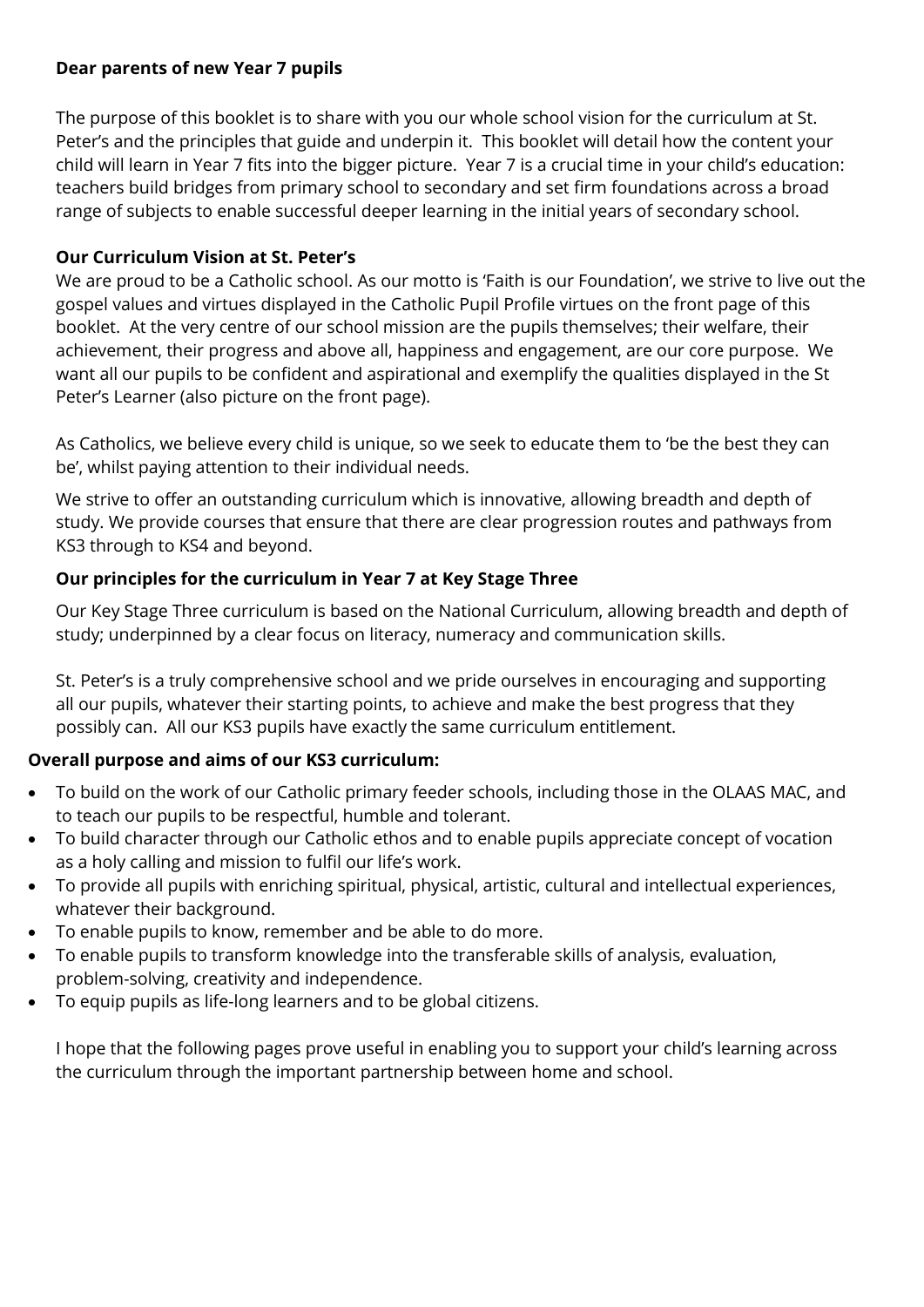## **RE – Year 7**

## **Curriculum Intent: to enable pupils to become religiously literate and develop religious awareness and tolerance with particular focus on Catholicism.**

|                | Autumn 1                                                                                | Autumn 2                                                                                      | Spring 1                                            | Spring 2                                         | Summer 1        | Summer 2                                                       |
|----------------|-----------------------------------------------------------------------------------------|-----------------------------------------------------------------------------------------------|-----------------------------------------------------|--------------------------------------------------|-----------------|----------------------------------------------------------------|
| $\vdash$       | <b>Induction: Our</b><br>Catholic school, St<br><b>Peter and Catholic</b><br>Community. | Who is God?<br><b>Exploring the</b><br>different ways<br><b>God reveals</b><br>himself to us. | Family Life:<br>Relationships and<br>sex education. | Who is Jesus? The<br>Gospels of Jesus<br>Christ. | The Sacraments. | Hinduism:<br>Exploring one of<br>the major world<br>religions. |
| ts<br>Assessme | <b>St Peter</b>                                                                         |                                                                                               |                                                     | Who is Jesus and<br>who is God?                  |                 | Cumulative learning<br>all topics from Year<br>7 assessed.     |

| Links to Catholic Pupil                              | Throughout the topics, pupils are learned and wise in the learning of God and how he reveals himself through<br>Jesus, the Gospels and the Sacraments. Pupils are encouraged to be intentional and prophetic as they explore<br>Catholic teaching upon relationship and sex education.                                                                                                                                                                                                     |
|------------------------------------------------------|--------------------------------------------------------------------------------------------------------------------------------------------------------------------------------------------------------------------------------------------------------------------------------------------------------------------------------------------------------------------------------------------------------------------------------------------------------------------------------------------|
| Profile                                              | Pupils become curious and active by exploring other world religions and faith filled and hopeful by developing<br>their own understanding about God and their personal faith.                                                                                                                                                                                                                                                                                                              |
|                                                      | Through the gospel values pupils learn how to become compassionate and loving through the gospel values<br>which permeate the RE curriculum.                                                                                                                                                                                                                                                                                                                                               |
| Building on prior<br>learning                        | All pupils build upon their understanding of Catholic Christianity and Hinduism which has been introduced at Key<br>Stage Two. Focus of learning is on encouraging pupils to become religiously literate and deepen their<br>understanding of Catholic values.                                                                                                                                                                                                                             |
| Cross curricular<br>links                            | RE and English are two curriculum areas which support pupils understanding of morals and religious teachings.<br>English study texts which explore areas of world religions including Christianity.<br>RE links to both scientific theories and geographical concepts about the creation of the world and the impact that<br>human have upon the world.<br>RE and History cover the reformation and learn about historical figures who have impacted upon Christianity<br>throughout time. |
| Key vocabulary                                       | Omnipotent, omniscient, omnibenevolent, revelation, transcendent, immanent, eternal, parables, sacraments,<br>salvation, grace, redemption, Trimurti, reincarnation, karma, atman, puja.                                                                                                                                                                                                                                                                                                   |
| Enrichment and<br>Extracurricular<br>opportunities   | The Briar's religious retreat.<br>The Rosary<br><b>Form Masses</b><br>Feast day Masses<br>Collapsed timetable days.                                                                                                                                                                                                                                                                                                                                                                        |
| Positive impact on<br>personal development<br>(SMSC) | Through the study of SRE in the Family Life module and the study of morality and prayer, pupils are able to engage<br>and develop with their own personal faith journey.                                                                                                                                                                                                                                                                                                                   |
| Links to next year                                   | Pupils will continue to explore the person of Jesus through the messianic prophecies founded in the covenants.<br>They will also build upon their SRE studies focusing on relationships.<br>Pupils will study a further world religion of the Book : Judaism.                                                                                                                                                                                                                              |

- Encouraging pupils to read around the subject area.
- Guiding pupils towards appropriate documentaries/films that will enable them to further develop their understanding of the topic's studies.
- Encouraging tolerance of other faiths.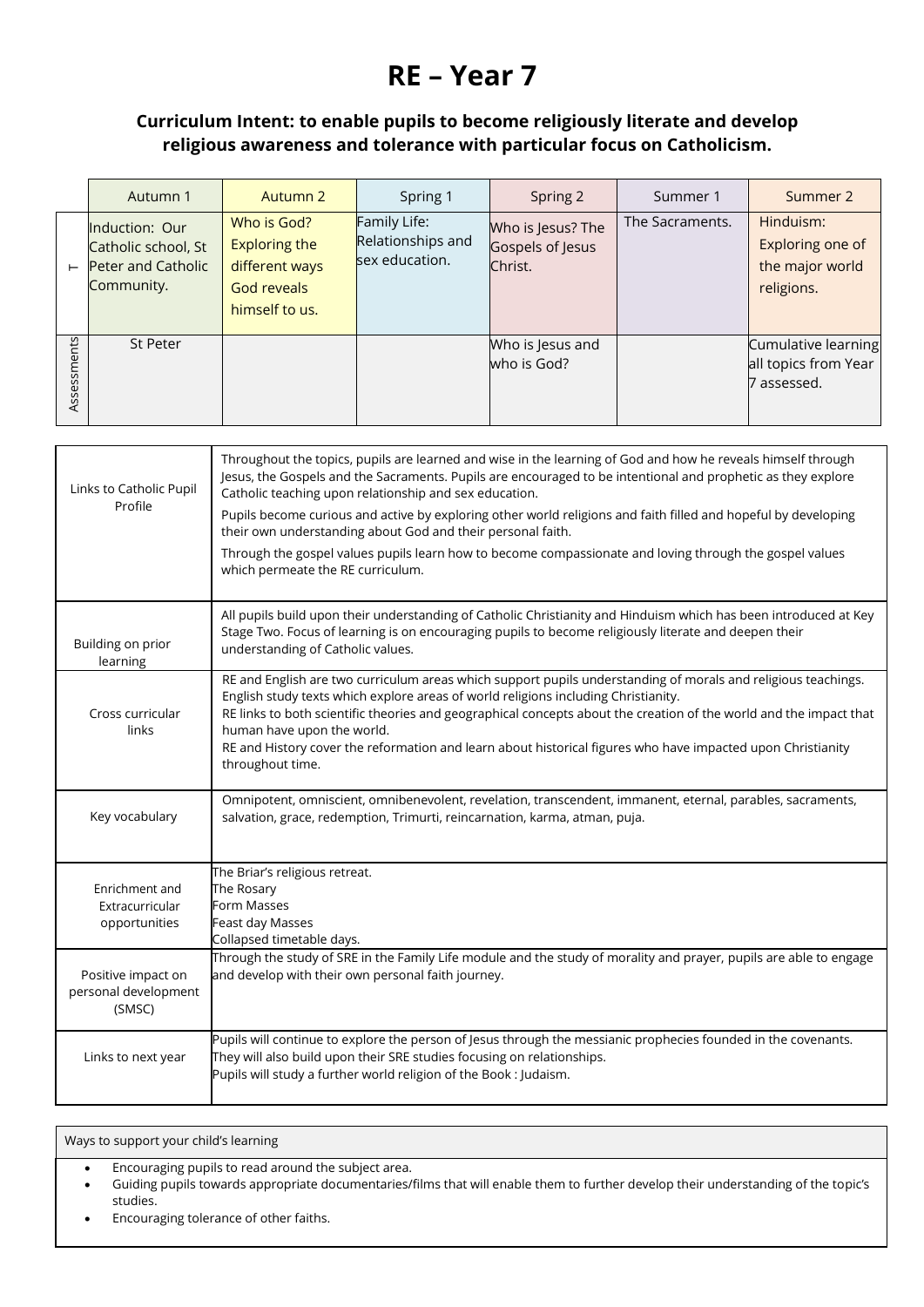## **English – Year 7 'The Story'**

## **Curriculum Intent: to provide a thorough understanding of the history, the medium and the methods used in all forms of literature. Pupils' ability to convey this information articulately appreciating the choices text producers make when writing their work.**

|            | Autumn 1                                                                                                | Autumn 2                                               | Spring 1                      | Spring 2                                                     | Summer 1                                                                                         | Summer 2                                                                                           |
|------------|---------------------------------------------------------------------------------------------------------|--------------------------------------------------------|-------------------------------|--------------------------------------------------------------|--------------------------------------------------------------------------------------------------|----------------------------------------------------------------------------------------------------|
| Topic      | Development of<br>reading, writing<br>and oracy skills                                                  | Development of<br>reading, writing<br>and oracy skills | Shakespeare: 'The<br>Tempest' | Shakespeare:<br>'The Tempest'                                | Class novel chosen<br>by teacher used to<br>embed analytical<br>and narrative<br>writing skills. | Class novel<br>chosen by<br>teacher used to<br>embed analytical<br>and narrative<br>writing skills |
| ssessments | Summary writing,<br>reading<br>comprehension,<br>inference and using<br>references to support<br>ideas. | Narrative Writing                                      |                               | Analytical writing<br>based on a character<br>from the play. |                                                                                                  |                                                                                                    |

| Links to Catholic Pupil<br>Profile                   | At its core, English requires pupils to be compassionate and curious in their exploration of a text's themes, ideas<br>and messages. Understanding experiences from different perspectives will enable a student<br>Furthermore, the ability to write with eloquence                                                                                                                                                                                                                                                                                                                                                                             |
|------------------------------------------------------|--------------------------------------------------------------------------------------------------------------------------------------------------------------------------------------------------------------------------------------------------------------------------------------------------------------------------------------------------------------------------------------------------------------------------------------------------------------------------------------------------------------------------------------------------------------------------------------------------------------------------------------------------|
| Building on prior<br>learning                        | Reading: All topics will build upon key stage 2's focus on word reading, comprehension and inference skills before<br>we then extend pupils' ability to apply analytical skills within their writing. Pupils will have been taught previously<br>some evaluative content when exploring an author's writing and have some understanding of how figurative<br>writing techniques are used for effect on a reader. All of these components of English will be developed further<br>including use of more secondary source material alongside more explicit links to social, political, cultural and<br>historical events which have shaped a text. |
|                                                      | Writing: Pupils will have been taught some grammatical structures and have begun to explore how their own<br>writing choices can develop characters and settings. In year 7, pupils will be taught and explore a wider range of<br>writing methods including how short, moral narratives are shaped and structured. We will continue to develop<br>pupils' vocabulary and accuracy in writing while challenging pupils to extend their application of these skills.                                                                                                                                                                              |
| Cross curricular<br>links                            | English and history are two subjects which complement one another well. During year 7, there is a focus on the<br>canon of English as part of a continuum and all topics place the text and authors within their historical context.<br>English and RE are two further curriculum areas which support pupils understanding of morals and religious<br>teachings. Many texts we explore have, at the very least, implicit references to religion and, where relevant, pupils<br>are asked to draw upon their understanding from their religious studies to assist in their appreciation of an<br>author's work.                                   |
| Vocabulary                                           | Evolution, Morality, Cautionary, Semantic Change, Dialect, Hubris, Fatal Flaw, Soliloquy, Patriarchy, Sycophant                                                                                                                                                                                                                                                                                                                                                                                                                                                                                                                                  |
| Enrichment                                           | Where available theatre trips to see relevant productions including an annual Christmas theatre trip                                                                                                                                                                                                                                                                                                                                                                                                                                                                                                                                             |
| Positive impact on<br>personal development<br>(SMSC) | The subject of English places pupils' personal development at its core throughout every single topic. During the year<br>pupils will increase their emotional intelligence through a focus on reactions toward central characters (Caliban from<br>The Tempest' for example) and how we are being encouraged to respond to them articulately. The topic of myths<br>and legends explores ideas around morality tales and 'big-issues' which focus on how our actions impact those<br>around us and how these timeless tales teach us about our place in the world.                                                                               |
| Links to next year                                   | Year 8: 'The Form' Next year pupils will explore the different forms and mediums found within literature including<br>drama, poetry and film texts. Understanding the history of literature and having established foundational<br>analytical skills will enable pupils to apply their understanding across these different mediums.                                                                                                                                                                                                                                                                                                             |

- Encouragement of independent regular reading of books and high quality newspapers
- Take regular trips to the library and explore the different books available to
- Check listings for theatres in the area and discuss which plays or events they might like to go and see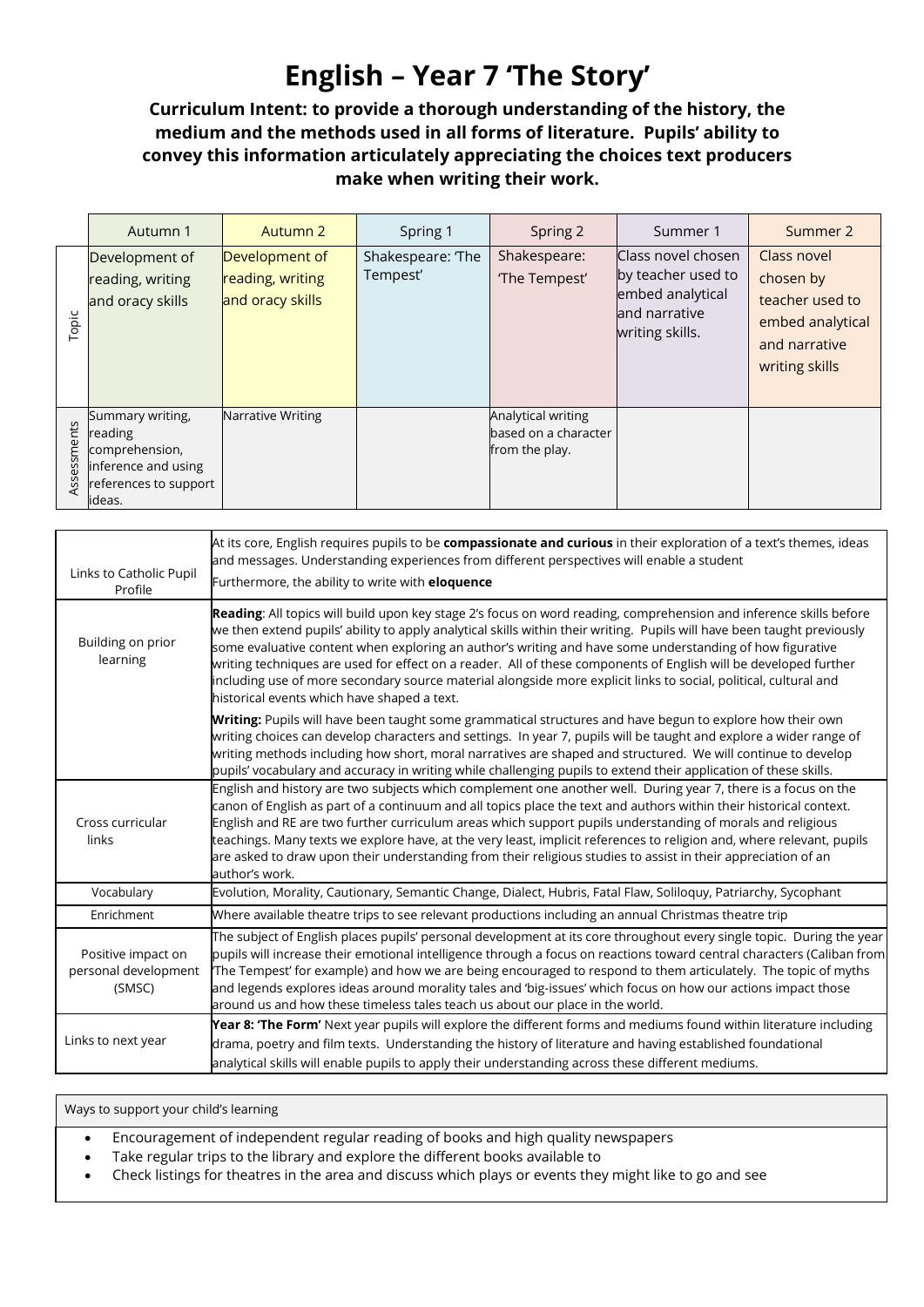## **Mathematics – Year 7**

#### **Curriculum Intent: to develop confident mathematicians at all levels, who are able to retain and confidently apply skills to more complex problems in mathematics and across the wider curriculum.**

|        | Autumn 1                                                                                                                                                                            | Autumn 2                                                                                                                                                                     | Spring 1                                                                                  | Spring 2                                                                        | Summer 1                                                                                                                | Summer 2                                                                      |
|--------|-------------------------------------------------------------------------------------------------------------------------------------------------------------------------------------|------------------------------------------------------------------------------------------------------------------------------------------------------------------------------|-------------------------------------------------------------------------------------------|---------------------------------------------------------------------------------|-------------------------------------------------------------------------------------------------------------------------|-------------------------------------------------------------------------------|
| Topics | Factors, multiples,<br>primes, powers and<br>roots (H)<br>Calculating, place<br>value and BIDMAS (H)<br>Rounding and<br>approximation (H/F)<br>Four operations of<br>arithmetic (F) | Negatives numbers<br>(H)<br>Notation for 2D/3D<br>shapes (H/F)<br>Symmetry/constructi<br>on $(H)$<br>Angles (H/F)<br>Introducing algebra<br>(H)<br><b>Exploring FDPs (F)</b> | Sequences (H/F)<br>Exploring FDPs (H)<br>Ratio & Proportion<br>(H/F)<br>Conversions (H/F) | <b>Calculating FDPs</b><br>(H/F)<br>Angle rules (F)<br>Solving equations<br>(F) | Solving equations (H)<br>Perimeter, area,<br>surface area and<br>volume (H/F)<br>Coordinates and<br>transformations (F) | Transformations (H)<br><b>Presentation of data</b><br>(H/F)<br>Averages (H/F) |
| Asses  | <b>Baseline Test</b>                                                                                                                                                                | DF <sub>1</sub>                                                                                                                                                              |                                                                                           | DF <sub>2</sub>                                                                 |                                                                                                                         | End of Year<br>Assessment                                                     |

| Links to Catholic Pupil<br>Profile                   | All lessons encourage pupils to be curious and attentive in the way they approach their mathematics lessons.<br>Teachers are faith-filled and loving in creating a learning environment where pupils are happy to share their<br>ideas without judgement.                                                                                                                                                                                                                                                                       |
|------------------------------------------------------|---------------------------------------------------------------------------------------------------------------------------------------------------------------------------------------------------------------------------------------------------------------------------------------------------------------------------------------------------------------------------------------------------------------------------------------------------------------------------------------------------------------------------------|
| Building on prior<br>learning                        | The first three topics covered in 'Autumn 1' of Year 7 link closely to the National Curriculum for Year 6, which is<br>focused on number topics such as fractions, place-value and the four operations. The beginning of 'Autumn 1'<br>allows us to consolidate key numbers skills covered at KS2, whilst still providing opportunities to stretch the most<br>able pupils. This is essential in ensuring that pupils have an opportunity to address any misconceptions or<br>concerns they still have from their KS2 learning. |
|                                                      | After consolidating number skills, pupils will either be introduced to new topics or they will be building on topics<br>that were taught in primary school depending on their needs.                                                                                                                                                                                                                                                                                                                                            |
|                                                      | The scheme of work is structured in a way that allows new topics to link in with prior topics, whilst still introducing<br>new skills that were not covered in depth in KS2 (for example algebraic manipulation). An example of this would be<br>at the end of Summer 1 we cover 'Perimeter, area, surface area and volume', which has several links to 'Introducing<br>algebra', which is covered in 'Autumn 2'.                                                                                                               |
|                                                      | All of the skills will be revisited throughout the year through starter tasks that are focused on retaining key skills.<br>This retrieval practice will be evident at the start of all Year 7 lessons.                                                                                                                                                                                                                                                                                                                          |
| Key vocabulary                                       | Calculate, Equivalent, Match, Measure, State, Algebra, Average, Expand, Expression, Indices, Integer, Linear,<br>Operation, Origin, Prism, Proportion, Simplify, Truncate, Unit                                                                                                                                                                                                                                                                                                                                                 |
| Cross curricular<br>links                            | Science - Drawing Graphs, Speed, Distance and Time, Using Formulae<br>Geography - Maps and Scale Drawings, Statistics, Charts and Graphs                                                                                                                                                                                                                                                                                                                                                                                        |
| Enrichment and<br>Extracurricular<br>opportunities   | Throughout the year, pupils across all key stages in all subject areas will take part in competitions with a number<br>of schools within the Birmingham Catholic Diocese. The mathematics activities have included a 'Stock Exchange<br>Challenge' and 'Maths challenge' style events. A strong network amongst our primary feeder schools allows us to<br>run activities such as the 'Primary Maths Challenge' and the 'Spy Challenge' cross-curricular event.                                                                 |
| Positive impact on<br>personal development<br>(SMSC) | Within mathematics, there is a big emphasis on improving pupils' resilience. This is not only essential to allow<br>pupils to tackle challenging mathematical concepts but is an essential character trait required beyond their time<br>at St Peter's.                                                                                                                                                                                                                                                                         |
| Links to next year                                   | Going into Year 8, topics that were covered at a more introductory level, such as algebra, are then taught at a more<br>advanced level, where a fluency in the fundamental skills of the topic from Year 7 are essential.<br>New topics are introduced, such as Ratio and Proportion in Autumn 2, which will also require number knowledge<br>that was embedded in year 7 due to consistently being revisited.                                                                                                                  |

- Each child has access to an individual profile on 'Mathswatch'. On this site they will be set regular homework and revision questions. Alongside this they can complete interactive questions whilst being supported by online videos that explain the topic and provide worked examples.
- Alongside 'Mathswatch' the maths department would highly recommend Dr.Frost and Corbett Maths.
- The maths department provide support for all pupils every morning before school in room 29, where pupils can complete independent work and gain support if required.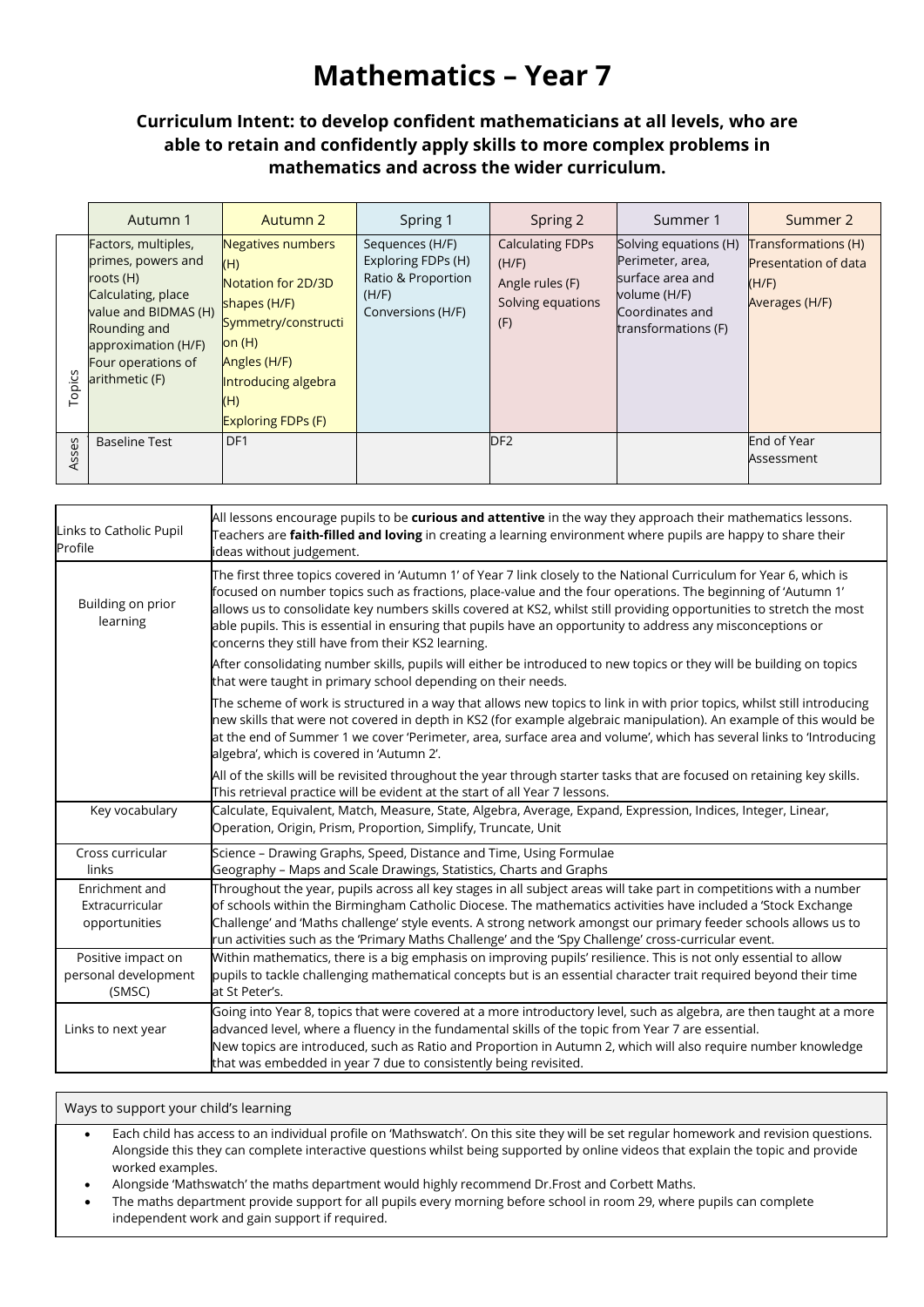## **Science – Year 7**

**Curriculum Intent: to equip all pupils with the science skills and knowledge needed to understand the world around them. Content builds in a cumulative manner whilst skills are developed using a spiral model.**

|            | Autumn 1                                                                 | Autumn 2                              | Spring 1                                     | Spring 2                                       | Summer 1                                                        | Summer 2                                 |
|------------|--------------------------------------------------------------------------|---------------------------------------|----------------------------------------------|------------------------------------------------|-----------------------------------------------------------------|------------------------------------------|
| Topics     | Investigative skills Cells<br>Particles<br>Separating<br><b>Mixtures</b> | <b>Movement</b><br><b>Electricity</b> | Interdependence<br>Earth Structure<br>Energy | Human<br>Reproduction<br>Plant<br>reproduction | Acids and Alkalis<br>Sound<br>Light<br>Metals and Non<br>metals | Forces and<br>Gravity<br><b>Universe</b> |
| Assessment | Baseline<br>Assessment<br>End of topic tests.                            | End of topic tests.                   | DF <sub>1</sub><br>End of topic tests.       | End of topic tests.                            | End of topic tests.                                             | DF <sub>2</sub><br>End of topic tests.   |

| Links to Catholic Pupil<br>Profile                                                                     | Intentional & Prophetic: Consider the impact of our presence on earth, stewardship as part of interdependence<br>and how we are as part of as greater universe.<br>Eloquence: Expression of new ideas and theories.<br>Compassionate: Working as a group in investigative key skills.<br>Attentive & Discerning: To the world around us and how theories work.<br>Curious and Active: Learn about new ideas about world around us, and how life develops, from cells to human<br>reproduction.                             |
|--------------------------------------------------------------------------------------------------------|----------------------------------------------------------------------------------------------------------------------------------------------------------------------------------------------------------------------------------------------------------------------------------------------------------------------------------------------------------------------------------------------------------------------------------------------------------------------------------------------------------------------------|
| Building on prior<br>learning                                                                          | The KS3 curriculum links to the KS2 Programme of study and revisits and extends fundamental ideas in science.<br>Particularly with the topics of Plants, Animals, Light, Living things and their habitats, Food chains, States of matter,<br>Electricity, Properties and changes, Earth and space, Evolution and Inheritance. We also build on basic investigative<br>skills - identifying variables, taking measurements and testing data.                                                                                |
| Key vocabulary pupils<br>must know<br>(Tier 2 words – academic,<br>tier 3 words - subject<br>specific) | Speed, relative motion, acceleration, particle, model, diffusion, density, evaporate, condense, sublime, cell, tissue,<br>organ, nucleus, vacuole, mitochondria, chloroplast, cytoplasm, system, charge, electron, electrostatic, field, solvent,<br>filtration, chromatography, ecosystem, decomposer, sedimentary, igneous, strata, gamete, oviduct, amniotic fluid,<br>oscilloscope, longitudinal wave, weight, mass, gravitational force, potential difference, displacement, exoplanet,<br>continuous, discontinuous. |
| Cross curricular links                                                                                 | Earth structure has links with Geography.<br>Metals and non-metals topic would link with D&T.<br>Key numeracy skills link with their maths learning, particularly rearranging equations and data handling.<br>Tasks to encourage reading and literay in science are embedded across the years.                                                                                                                                                                                                                             |
| Enrichment and<br>Extracurricular<br>opportunities                                                     | Science Club offers an exploration of STEM subjects outside the classroom Pupils look at career options, develop<br>their investigative skills and enter national competitions.<br>BAE Engineering roadshow visits in the Spring term to discuss engineering careers in the Royal Navy and RAF.                                                                                                                                                                                                                            |
| Positive impact on<br>personal development<br>(SMSC)                                                   | Pupils are asked to consider the ethical and social impacts of science across the disciplines. Where relevant<br>current news items are used as a basis for discussion.<br>Teachers in their words and actions model the way of acting that we would expect from pupils to fit our ethos.<br>Pupils are asked to consider sometimes controversial ideas in the context of scientific development/ they are<br>encouraged to formulate their own opinions whilst being mindful of the opinions of others.                   |
| Links to next year                                                                                     | Learning builds in all areas from the fundamentals covered in Year 7, is added to in year 8 and prepares them for<br>GCSE study of the sciences.                                                                                                                                                                                                                                                                                                                                                                           |

#### Ways to support your child's learning

• Reading about and noticing science stories in the news will help develop a wider knowledge of science in the modern world.

• Websites such as these can help or give you ideas for fun experiments to do at home.

• <https://www.bbc.co.uk/bitesize>

- <https://www.senecalearning.com/>
- <http://www.sciencekids.co.nz/>
- <http://www.sciencefun.org/kidszone/experiments/>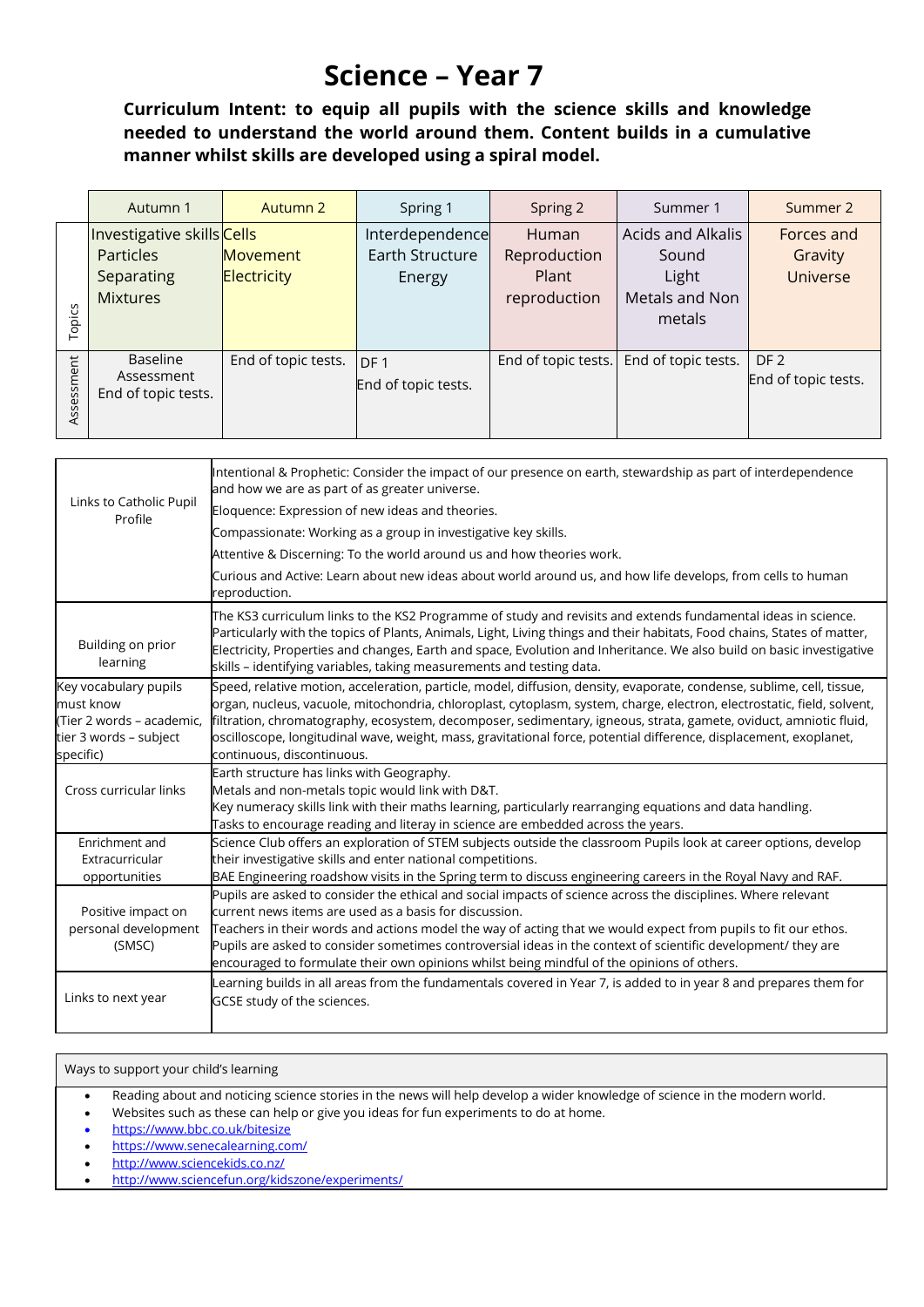## **Humanities: Geography – Year 7**

## **Curriculum Intent: to inspire the pupils' curiosity and fascination about the world and its people that will remain with them for the rest of their lives.**

|             | Autumn 1                         | Autumn 2                                                             | Spring 1                                     | Spring 2                                                            | Summer 1                                             | Summer 2                                   |
|-------------|----------------------------------|----------------------------------------------------------------------|----------------------------------------------|---------------------------------------------------------------------|------------------------------------------------------|--------------------------------------------|
| Topic       | Unit 1: What is a<br>geographer? | Unit 2: What is<br>Earth's Story?<br>Unit 3: What is the<br>UK like? | Unit 4: How does<br>ice change the<br>world? | Unit 5: How do<br>we use our<br>planet as a<br>natural<br>resource? | Unit 6: Why is<br>Brazil an<br>important<br>country? | Unit 7: What is<br>weather and<br>climate? |
| Assessments |                                  | DF1 Assessment                                                       |                                              | DF2 Assessment                                                      |                                                      | DF3 Assessment                             |

| Links to Catholic Pupil<br>Profile                   | The Geography department embed the Catholic Pupil Profile through teaching and learning across all key stages.<br>We encourage all pupils to be curious and active in all lessons seeking to enhance their geographical knowledge<br>outside the classroom. Pupils are learned and wise responding to feedback from their subject teachers to<br>consolidate their learning. Pupils are encouraged to be eloquent and truthful when analysing a range of data<br>sources to draw together informed conclusions. We encourage them to demonstrate compassion and love through<br>the variety of case studies that are studied. The department is faith filled and hopeful by encouraging pupils to be<br>responsible global citizens and to develop an appreciation of the world in which they live, by raising awareness of<br>the impact of generosity and to be grateful for the life they lead compared to others. |
|------------------------------------------------------|-----------------------------------------------------------------------------------------------------------------------------------------------------------------------------------------------------------------------------------------------------------------------------------------------------------------------------------------------------------------------------------------------------------------------------------------------------------------------------------------------------------------------------------------------------------------------------------------------------------------------------------------------------------------------------------------------------------------------------------------------------------------------------------------------------------------------------------------------------------------------------------------------------------------------|
| Building on prior<br>learning                        | Building on a range of prior knowledge from key stage 2, so there is a focus on map skills and locational knowledge<br>at varying scales (sense of place).                                                                                                                                                                                                                                                                                                                                                                                                                                                                                                                                                                                                                                                                                                                                                            |
| Key vocabulary                                       | Geography Physical geography Human geography Environmental geography Rural /Urban Scale Glaciation<br>Natural resources Fossil Fuels Sustainability Economic/Social/Political HIC/LIC/NEE Weather Climate                                                                                                                                                                                                                                                                                                                                                                                                                                                                                                                                                                                                                                                                                                             |
| Cross curricular links                               | Geography and Maths are two subjects that complement well in Year 7. In Unit 1 Year 7 explore- map skills, graph<br>skills, cartographic skills and the presentation and analysis of data. In Unit 6/7 we produce more complex climate<br>graphs. RE, Science and Geography have many links in Year 7- in unit 2 we study the creation of the Earth from<br>different perspectives and consolidate knowledge of the solar system. In unit 5 we investigate the impact of fossil<br>fuels, their formation and climate change. Finally in unit 8 we study weather and climate.<br>Links to literacy- consolidation of the key terns and promoting SPAG in independent work.                                                                                                                                                                                                                                            |
| Enrichment                                           | Opportunities for school/site based fieldwork- map skills and weather/climate                                                                                                                                                                                                                                                                                                                                                                                                                                                                                                                                                                                                                                                                                                                                                                                                                                         |
| Positive impact on<br>personal development<br>(SMSC) | Current geographical issues/empathy/compassion for others                                                                                                                                                                                                                                                                                                                                                                                                                                                                                                                                                                                                                                                                                                                                                                                                                                                             |
| Links to next year                                   | Next year pupils will further develop their knowledge and understanding of the importance of natural resources on<br>which populations are dependent. The study of Brazil illustrates the importance of the economy in a country and<br>their level of development, which we explore further in year 8 at different spatial scales (units 10, 12 and 13). We<br>also consolidate and build on the skills taught in year 7, to enable pupils to develop an insight into the enquiry<br>approach to the subject.                                                                                                                                                                                                                                                                                                                                                                                                        |

#### Ways to support your child's learning

Encourage your child in the subject area by using online revision resources suggested.

Support your child with their homework tasks and help them to be organised and equipped for lessons.

Encourage wider reading around the topic areas.

Consider becoming a Young Geographer through membership of the Geographical Association.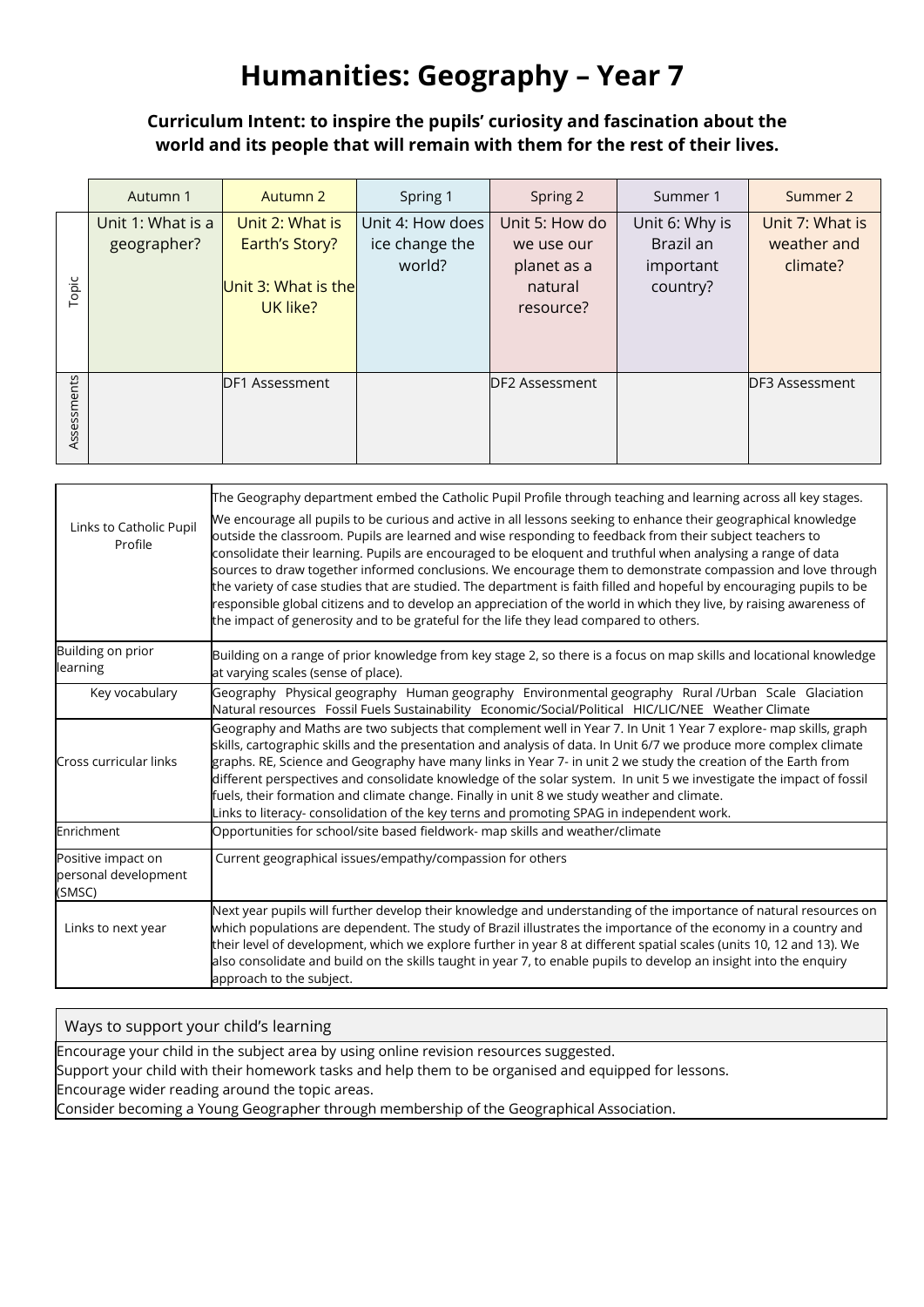## **Humanities: History – Year 7**

## **Curriculum Intent: to further develop pupils' knowledge, understanding and awareness of past events. To be intentional and develop empathy with past cultures to enable them to evaluate how this impacts on the present and the future.**

|        | Autumn 1                    | Autumn 2   | Spring 1         | Spring 2                          | Summer 1         | Summer 2                                                   |
|--------|-----------------------------|------------|------------------|-----------------------------------|------------------|------------------------------------------------------------|
| Topic  | <b>Skills</b><br>The Romans | The Romans | Medieval England | Medieval<br>England               | Medieval England | The Renaissance                                            |
| Assess |                             | The Romans |                  | 1066 and William<br>the Conqueror |                  | End of year test $-$<br>the Romans and<br>Medieval England |

|                                                      | Intentional: understanding of and empathy with past events and how they impact on the present.                                                                                                                                                  |
|------------------------------------------------------|-------------------------------------------------------------------------------------------------------------------------------------------------------------------------------------------------------------------------------------------------|
| Links to Catholic Pupil                              | Prophetic: understand why events happen; ideas of continuity and change                                                                                                                                                                         |
| Profile                                              | Eloquence: expression of ideas                                                                                                                                                                                                                  |
|                                                      | Compassionate: empathy with people and events from the past.                                                                                                                                                                                    |
|                                                      | Discerning: understanding of past events using sources                                                                                                                                                                                          |
|                                                      | Curious and Active: furthering knowledge of the past                                                                                                                                                                                            |
|                                                      | Hope filled: for a better world                                                                                                                                                                                                                 |
|                                                      | Some prior knowledge of Romans and Medieval from Primary school.                                                                                                                                                                                |
| Building on prior<br>learning                        | Skills: understanding of chronology, interpretations and sources, considering reliability and utility of sources,<br>explanation of events.                                                                                                     |
| Key vocabulary                                       | Chronology, cause, consequence, evidence, account, useful, reliable, Republic, tyrant, legacy, consul, invasion,<br>Empire, feudalism, conquest, inheritance, consolidation, siege, Domesday.                                                   |
|                                                      | English: myths and legends, origins of language.                                                                                                                                                                                                |
| Cross curricular                                     | Geography: Roman Empire maps<br>Drama: re-enaction of key Roman events                                                                                                                                                                          |
| links                                                | Maths: chronology, Roman numerals                                                                                                                                                                                                               |
| Enrichment                                           | History club                                                                                                                                                                                                                                    |
| Positive impact on<br>personal development<br>(SMSC) | Focus on how our actions impact those around us and how Historical events teach us about our place in the<br>world and how to empathise with others.                                                                                            |
| Links to next year                                   | Renaissance link into Tudors.<br>Understanding of medieval religion helps with understanding of the Reformation.<br>Understanding of the power struggle between monarchs and the church.<br>Understanding of the changing power of the monarch. |

- Encourage wider reading.
- Visit the local library.
- Museum visits.
- Encourage visits to historical places e.g. National Trust, English Heritage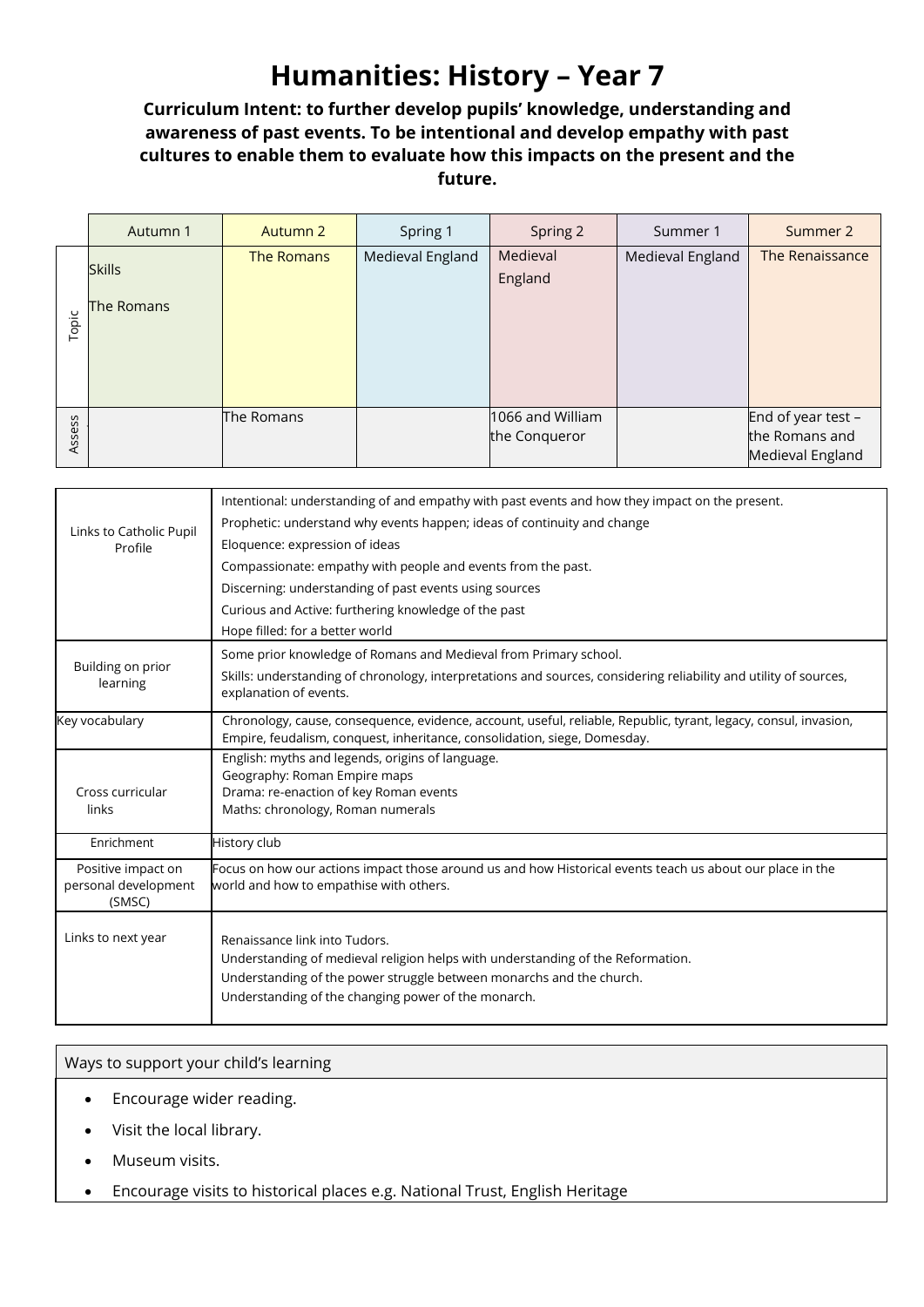## **MFL: Year 7 French**

#### **Curriculum Intent: to further develop pupils' knowledge, understanding and awareness of other languages and cultures in order to encourage them to become curious and compassionate global citizens.**

|           | Autumn 1                                                                                                       | Autumn 2                                                                                | Spring 1                                                                           | Spring 2                                                                                                | Summer 1                                                                                                                                             | Summer 2                                                                                                                  |
|-----------|----------------------------------------------------------------------------------------------------------------|-----------------------------------------------------------------------------------------|------------------------------------------------------------------------------------|---------------------------------------------------------------------------------------------------------|------------------------------------------------------------------------------------------------------------------------------------------------------|---------------------------------------------------------------------------------------------------------------------------|
| Topics    | <b>Introductions</b><br>Greetings<br>Your name<br>Giving your age<br>Your birthday<br>Saying where<br>you live | All about me<br><b>Family</b><br><b>Pets</b><br>Physical<br>descriptions<br>Personality | School<br>Subjects<br>Opinions<br>Telling the time<br>Timetable<br>Classroom items | <b>Free time</b><br>Sports<br>What you like<br>doing<br>More detail<br>about your<br>hobbies<br>Weather | <b>Health and</b><br><b>fitness</b><br>Body parts<br>Healthy and<br>unhealthy foods<br>Good habits<br>Dietary constraints<br>Plans for the<br>future | Food<br>Buying fruit and<br>veg<br><b>Buying groceries</b><br>- weights and<br>containers<br>Ordering tapas<br>Role plays |
| Assessmen | Data Feed 1<br><b>Assessment</b>                                                                               |                                                                                         | Data Feed 2<br>Assessment                                                          |                                                                                                         |                                                                                                                                                      | Data Feed 3<br><b>Assessment</b>                                                                                          |

| Links to Catholic<br>Pupil Profile                      | The study of French requires pupils to be curious, active learners and compassionate global<br>citizens. It is hoped that pupils will develop empathy with people from Hispanic countries and their<br>experiences. At KS3, pupils focus on learning the foundations of the foreign language -vocabulary<br>and grammar- to describe the world around them. Ultimately, pupils should aspire to be hope-filled<br>for a diverse, tolerant, and cohesive society. |
|---------------------------------------------------------|------------------------------------------------------------------------------------------------------------------------------------------------------------------------------------------------------------------------------------------------------------------------------------------------------------------------------------------------------------------------------------------------------------------------------------------------------------------|
| Building on prior<br>learning                           | The KS3 MFL course continuously re-visits vocabulary and grammar structures and builds on<br>previous knowledge. All four skills (Reading, Writing, Speaking and Listening) are covered in every<br>unit and opportunities to revisit key skills, in different ways, are built in to pupils' learning journeys.                                                                                                                                                  |
| Key vocabulary                                          | Greetings, numbers 1-100, days and months, family members, pets, physical and personality<br>features, school subjects, adjectives to describe subjects, school facilities, sports, pass-times, body<br>parts, food items, verbs (in the present tense): be, have, live, like, play, watch, etc.                                                                                                                                                                 |
| Cross curricular links                                  | Over the KS3 MFL course, pupils study families, friendships and relationships along with some<br>customs and holidays in France and Francophone countries which link to R.E. They learn about<br>healthy and unhealthy habits including healthy eating and the benefits of exercising, which link to<br>Science and Physical Education.                                                                                                                          |
| Enrichment                                              |                                                                                                                                                                                                                                                                                                                                                                                                                                                                  |
| Positive impact on<br>personal<br>development<br>(SMSC) | Pupils will develop their awareness of other cultures and they will be able to identify both<br>similarities and differences to their own experiences. Pupils also study healthy and unhealthy<br>lifestyles which helps them to make better choices.                                                                                                                                                                                                            |
| Links to next year                                      | Pupils will gain a solid foundation in Spanish grammar and vocabulary that will support their<br>language learning in following years.                                                                                                                                                                                                                                                                                                                           |

Ways to support your child's learning

Encourage pupils to revise vocabulary regularly using the Spanish Basics booklet provided at the beginning of the year.

Encourage the use of online websites like Quizlet, Duolingo etc.

The BBC Bitesize website has been updated with tasks that address all language skills: encourage pupils to use it to practice their listening skills.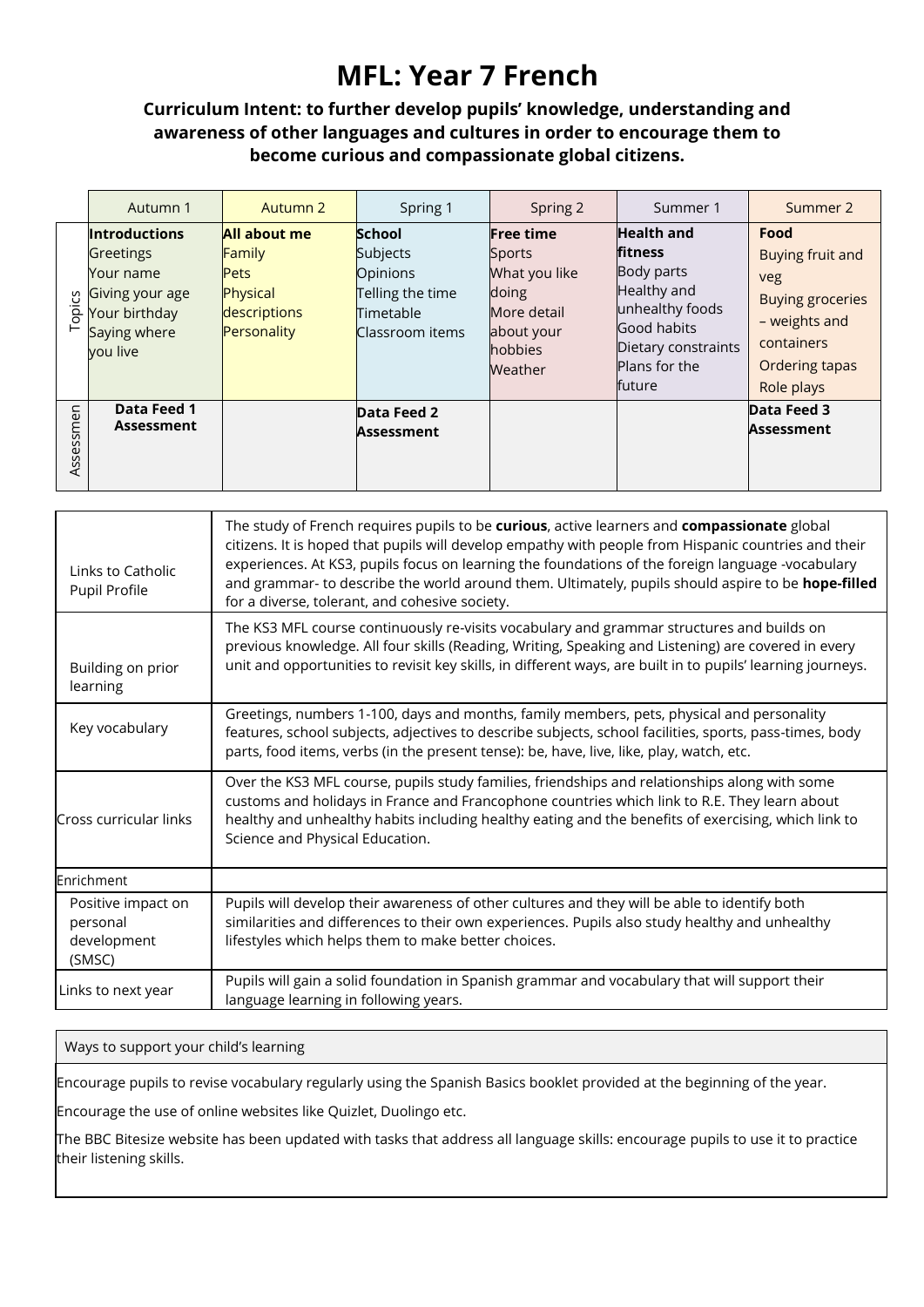## **MFL: Year 7 Spanish**

#### **Curriculum Intent: to further develop pupils' knowledge, understanding and awareness of other languages and cultures in order to encourage them to become curious and compassionate global citizens.**

|           | Autumn 1                                                                                                       | Autumn 2                                                                                | Spring 1                                                                           | Spring 2                                                                                                | Summer 1                                                                                                                                             | Summer 2                                                                                                                  |
|-----------|----------------------------------------------------------------------------------------------------------------|-----------------------------------------------------------------------------------------|------------------------------------------------------------------------------------|---------------------------------------------------------------------------------------------------------|------------------------------------------------------------------------------------------------------------------------------------------------------|---------------------------------------------------------------------------------------------------------------------------|
| Topics    | <b>Introductions</b><br>Greetings<br>Your name<br>Giving your age<br>Your birthday<br>Saying where<br>you live | All about me<br><b>Family</b><br><b>Pets</b><br>Physical<br>descriptions<br>Personality | School<br>Subjects<br>Opinions<br>Telling the time<br>Timetable<br>Classroom items | <b>Free time</b><br>Sports<br>What you like<br>doing<br>More detail<br>about your<br>hobbies<br>Weather | <b>Health and</b><br><b>fitness</b><br>Body parts<br>Healthy and<br>unhealthy foods<br>Good habits<br>Dietary constraints<br>Plans for the<br>future | Food<br>Buying fruit and<br>veg<br><b>Buying groceries</b><br>- weights and<br>containers<br>Ordering tapas<br>Role plays |
| Assessmen | Data Feed 1<br><b>Assessment</b>                                                                               |                                                                                         | Data Feed 2<br>Assessment                                                          |                                                                                                         |                                                                                                                                                      | Data Feed 3<br><b>Assessment</b>                                                                                          |

| Links to Catholic Pupil<br>Profile                      | The study of Spanish requires pupils to be curious, active learners and compassionate global<br>citizens. It is hoped that pupils will develop empathy with people from Hispanic countries and their<br>experiences. At KS3, pupils focus on learning the foundations of the foreign language -vocabulary and<br>grammar- to describe the world around them. Ultimately, pupils should aspire to be <b>hope-filled</b> for a<br>diverse, tolerant, and cohesive society. |
|---------------------------------------------------------|--------------------------------------------------------------------------------------------------------------------------------------------------------------------------------------------------------------------------------------------------------------------------------------------------------------------------------------------------------------------------------------------------------------------------------------------------------------------------|
| Building on prior<br>learning                           | The KS3 MFL course continuously re-visits vocabulary and grammar structures and builds on previous<br>knowledge. All four skills (Reading, Writing, Speaking and Listening) are covered in every unit and<br>opportunities to revisit key skills, in different ways, are built in to pupils' learning journeys.                                                                                                                                                          |
| Key vocabulary                                          | Greetings, numbers 1-100, days and months, family members, pets, physical and personality features,<br>school subjects, adjectives to describe subjects, school facilities, sports, pass-times, body parts, food<br>items, verbs (in the present tense): be, have, live, like, play, watch, etc.                                                                                                                                                                         |
| Cross curricular<br>links                               | Over the KS3 MFL course, pupils study families, friendships and relationships along with some<br>customs and festivals in Spain and Hispanic countries which link to R.E. They learn about healthy and<br>unhealthy habits including healthy eating and the benefits of exercising, which link to Science and<br>Physical Education.                                                                                                                                     |
| Enrichment                                              |                                                                                                                                                                                                                                                                                                                                                                                                                                                                          |
| Positive impact on<br>personal<br>development<br>(SMSC) | Pupils will develop their awareness of other cultures and they will be able to identify both similarities<br>and differences to their own experiences. Pupils also study healthy and unhealthy lifestyles which<br>helps them to make better choices.                                                                                                                                                                                                                    |
| Links to next year                                      | Pupils will gain a solid foundation in Spanish grammar and vocabulary that will support their language<br>learning in following years.                                                                                                                                                                                                                                                                                                                                   |

#### Ways to support your child's learning

Encourage pupils to revise vocabulary regularly using the Spanish Basics booklet provided at the beginning of the year.

Encourage the use of online websites like Quizlet, Duolingo etc.

The BBC Bitesize website has been updated with tasks that address all language skills: encourage pupils to use it to practice their listening skills.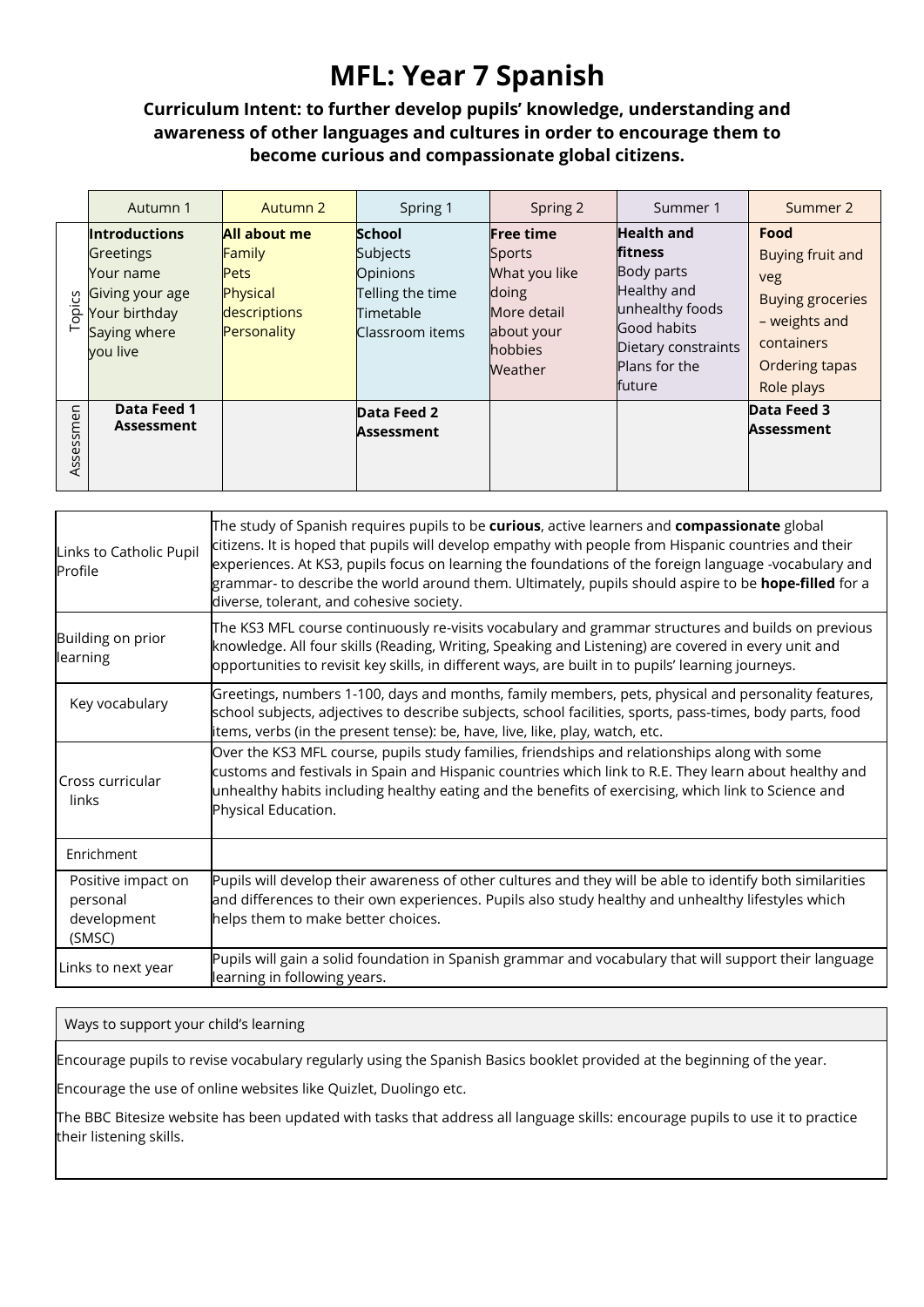## **ART – Year 7**

## **Curriculum Intent: to provide learners with opportunities to develop and extend skills and express their individual interests, thoughts and ideas through creative practice.**

|        | Autumn 1                                                                                                                                                               | Autumn 2                                                                                                                                                | Spring 1                                    | Spring 2                                                        | Summer 1                                      | Summer 2                                         |
|--------|------------------------------------------------------------------------------------------------------------------------------------------------------------------------|---------------------------------------------------------------------------------------------------------------------------------------------------------|---------------------------------------------|-----------------------------------------------------------------|-----------------------------------------------|--------------------------------------------------|
|        | <b>Colour Theory</b>                                                                                                                                                   | <b>Colour Theory</b>                                                                                                                                    | Portraits                                   | <b>Portraits</b>                                                | Figures                                       | <b>Figures</b>                                   |
| Topics | Colour wheel<br>and theory,<br>introducing<br>some of the<br>formal elements<br>Basic skills:<br>Using colour<br>pencils, using a<br>paintbrush and<br>applying paint, | <b>Basic skills:</b><br>colour grades,<br>applying shades<br>of paint,<br>building up<br>layers, thinking<br>about light and<br>dark (tint and<br>tone) | Basic skills:<br>Proportions of<br>the face | Basic skills:<br>Understanding<br>the formal<br>element of tone | Basic skills:<br>Proportions of<br>the figure | Basic skills:<br>Introduction to<br>composition. |
| ASS    | Direct observation<br>of sketching a shoe                                                                                                                              | Painted bottle                                                                                                                                          | Self portrait                               |                                                                 |                                               |                                                  |

|                                                      | Attentive & discerning: encouraging focus on tasks with a care to techniques and improving on skills                                                                                                                                                    |
|------------------------------------------------------|---------------------------------------------------------------------------------------------------------------------------------------------------------------------------------------------------------------------------------------------------------|
| Links to Catholic Pupil<br>Profile                   | Faith-filled and hopeful: encouraged to have faith in their own ability, develop confidence and hope for<br>successful outcomes                                                                                                                         |
|                                                      | Intentional and prophetic: to be intentional in their success and to challenging goals                                                                                                                                                                  |
|                                                      | Compassionate and loving: encouraged to be compassionate to others and demonstrate a loving attitude                                                                                                                                                    |
|                                                      | Learned and wise: encouraged to be involved with their own learning to reach their potential and wise in their<br>choices                                                                                                                               |
|                                                      | Curious and active: encouraged to be curious in the classroom and actively developing their skills                                                                                                                                                      |
| Building on prior<br>learning                        | Build on previous knowledge from primary school. Ascertaining their basic level of skill with the intention of<br>enabling them to improve at a reasonable pace. Improving accuracy of drawing from direct observation.                                 |
| Key vocabulary                                       | Form, line, tone, tint, shade, shape, colour, pattern, texture, complementary, harmonizing, contrasting,                                                                                                                                                |
| Cross curricular links                               | DT, Sciences, Geography (any subject where diagrams are needed) - drawing and use of colour<br>Physics - Colour theory. How we see colour.<br>Biology - Understanding the physical body's proportions.                                                  |
| Enrichment and<br>Extracurricular<br>opportunities   | Pupils are encouraged to explore ideas using the internet and specifically start an art board using Pinterest (with<br>parent's permission).<br>They are encouraged to sketch at home in their free time and visit galleries.<br>Art club after school. |
| Positive impact on<br>personal development<br>(SMSC) | Discussion of subject-linked careers and display boards showing possible options.<br>They are encouraged to sketch at home with specific emphasis on direct observation and visit galleries.<br>Encouraging self-expression through visual language.    |
| Links to next year                                   | They have refined their basic skills and are more able to build on these in year 8 projects. Building the exploration<br>of materials                                                                                                                   |

- Ensure basic tools and materials are in good order and are brought into school specifically on Art days. (Coloured pencils are an essential requirement).
- Discus what you like about specific art work or artists. Encourage drawing from direct observation rather than copying or tracing images.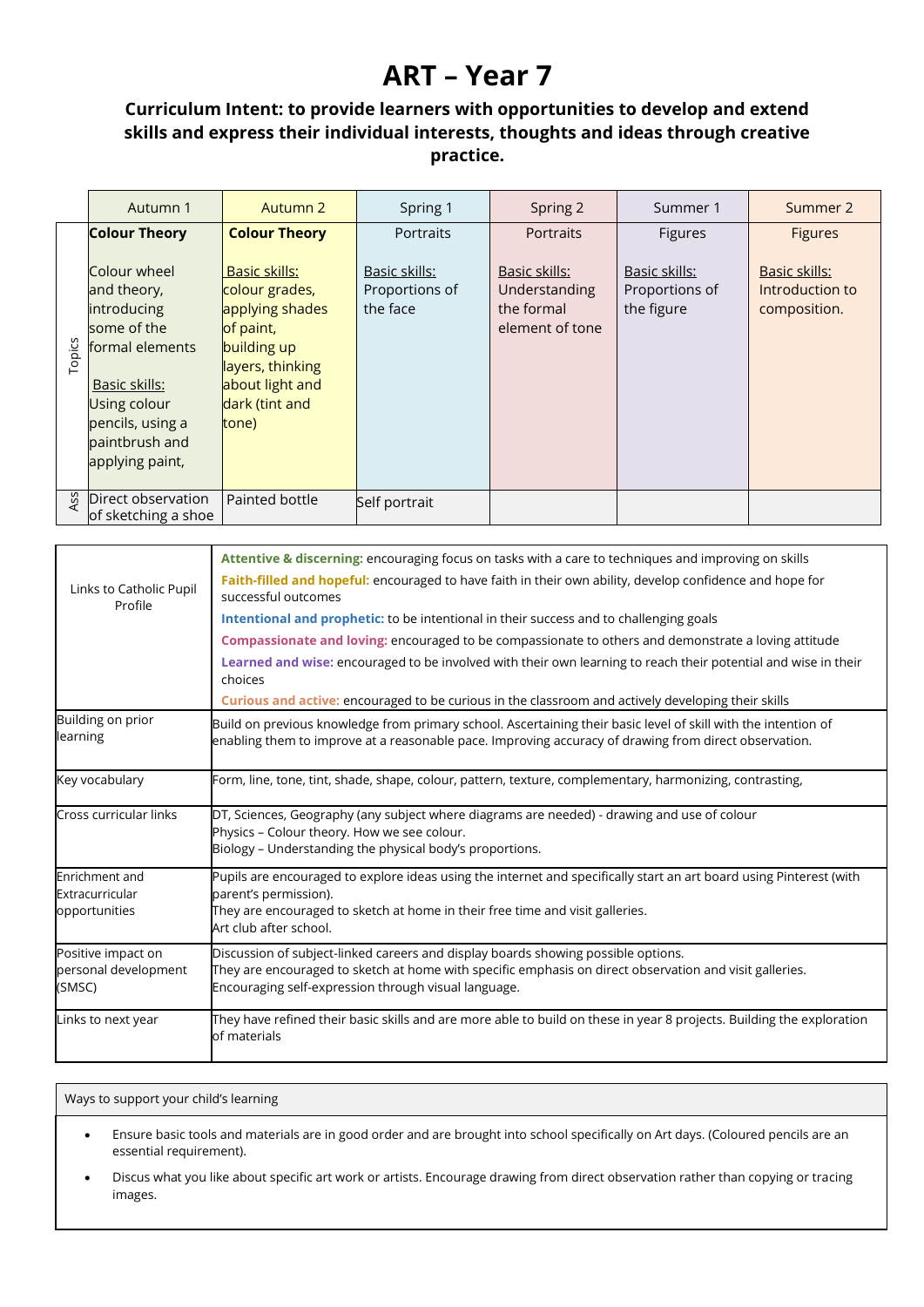## **Computing – Year 7**

## **Curriculum Intent: to provide pupils with Digital Literacy (DL) skills alongside the applications of Information Technology (IT) and Computer Science (CS).**

|             | Autumn 1                                                                            | Autumn 2                                              | Spring 1                                  | Spring 2                                                | Summer 1                                                        | Summer 2                                                   |
|-------------|-------------------------------------------------------------------------------------|-------------------------------------------------------|-------------------------------------------|---------------------------------------------------------|-----------------------------------------------------------------|------------------------------------------------------------|
| Topics      | <b>Desktop</b><br>Introduction<br>(IT/DL)<br>E-Safety &<br>Cyberbullying<br>(IT/DL) | <b>Spreadsheets</b><br>Basics (IT/DL)                 | Scratch (CS)                              | Python<br>Introduction (CS)                             | Using The<br>Internet (IT/DL)                                   | Multimedia<br>(IT/DL)                                      |
| Assessments | <b>Baseline</b><br>assessment.<br>Presentation on<br>online age<br>restrictions.    | Annotated<br>spreadsheets and<br>lonline assessments. | Game creation and<br>lonline assessments. | Documented<br>Python code and<br>online<br>assessments. | Desktop<br>publishing<br>document and<br>online<br>assessments. | Combined video<br>and audio file and<br>online assessment. |

| Links to Catholic Pupil<br>Profile                   | Attentive & Discerning - Making the correct, safe choices online and the effects of those choices on others.<br>Faith-filled & Hopeful - Hopeful for a peaceful online community.<br>Intentional & Prophetic - Aware of their carbon footprint & proactive in their choices to reduce this in this digital<br>world.<br>Compassionate & Loving - Being kind and considerate to others making for a responsible digital citizen.<br>Learned & Wise - Effective use of IT and the Internet to develop understanding of Computer Science.<br>Curious and Active - Being safe, responsible, respectful, and healthy online. |  |  |  |  |  |
|------------------------------------------------------|-------------------------------------------------------------------------------------------------------------------------------------------------------------------------------------------------------------------------------------------------------------------------------------------------------------------------------------------------------------------------------------------------------------------------------------------------------------------------------------------------------------------------------------------------------------------------------------------------------------------------|--|--|--|--|--|
| Building on prior learning                           | DL - Introduction to a range of unexplored software packages.<br>IT – The Internet and is applicability secondary age pupils.<br>CS - Transition from visual language to high level language.                                                                                                                                                                                                                                                                                                                                                                                                                           |  |  |  |  |  |
| Key vocabulary                                       | Digital Footprint, Social Network, Sharing, CEOP, Cell, Rows, Columns, Value, Worksheet, Formula, Loops,<br>Sequence, Conditional Statement, Variable, Fake News, Inaccurate, Biased, Untrustworthy, Reliable, Accurate,<br>Search Engines, Boolean, Snipping, Fade, Edit, Transition, Effects.                                                                                                                                                                                                                                                                                                                         |  |  |  |  |  |
| Cross curricular links                               | Digital Literacy across all subjects - The ability to find, evaluate, utilize, share and create content using Information<br>Technologies and the Internet.<br>Numeracy - Mathematical operators, formulae and graphing through IT.<br>Literacy – The importance of checking content accuracy and proof –reading own content and utilizing the tools<br>provided through IT.                                                                                                                                                                                                                                            |  |  |  |  |  |
| Enrichment and<br>Extracurricular<br>opportunities   | Opportunities to attend out-of-school trips.<br>After-school coding club.                                                                                                                                                                                                                                                                                                                                                                                                                                                                                                                                               |  |  |  |  |  |
| Positive impact on<br>personal development<br>(SMSC) | Spiritual - Effective use of the Internet to explore beliefs and experience, Use imagination and creativity.<br>Moral - Investigate moral and ethical issues; offering reasoned views.<br>Social - Know how to be respectful and tolerant online.<br>Cultural - Cause and effect of cyberbullying.                                                                                                                                                                                                                                                                                                                      |  |  |  |  |  |
| Links to next year                                   | In Year 8 pupils will further explore DL, IT and CS; developing their application of a high level language, and having<br>a respectful, responsible, safe, healthy digital self.                                                                                                                                                                                                                                                                                                                                                                                                                                        |  |  |  |  |  |

- Encourage a responsible, safe and respectful use of technology out of school.
- Promote the use of the Internet as a research and learning tool to enhance their understanding across subjects.
- We are living in a Digital Age; regularly share your experiences of how your use of computers (desktop, laptop, netbook, consoles, smartphones and tablets) has impacted your life.
- Encourage your child to independently further their classroom learning at home.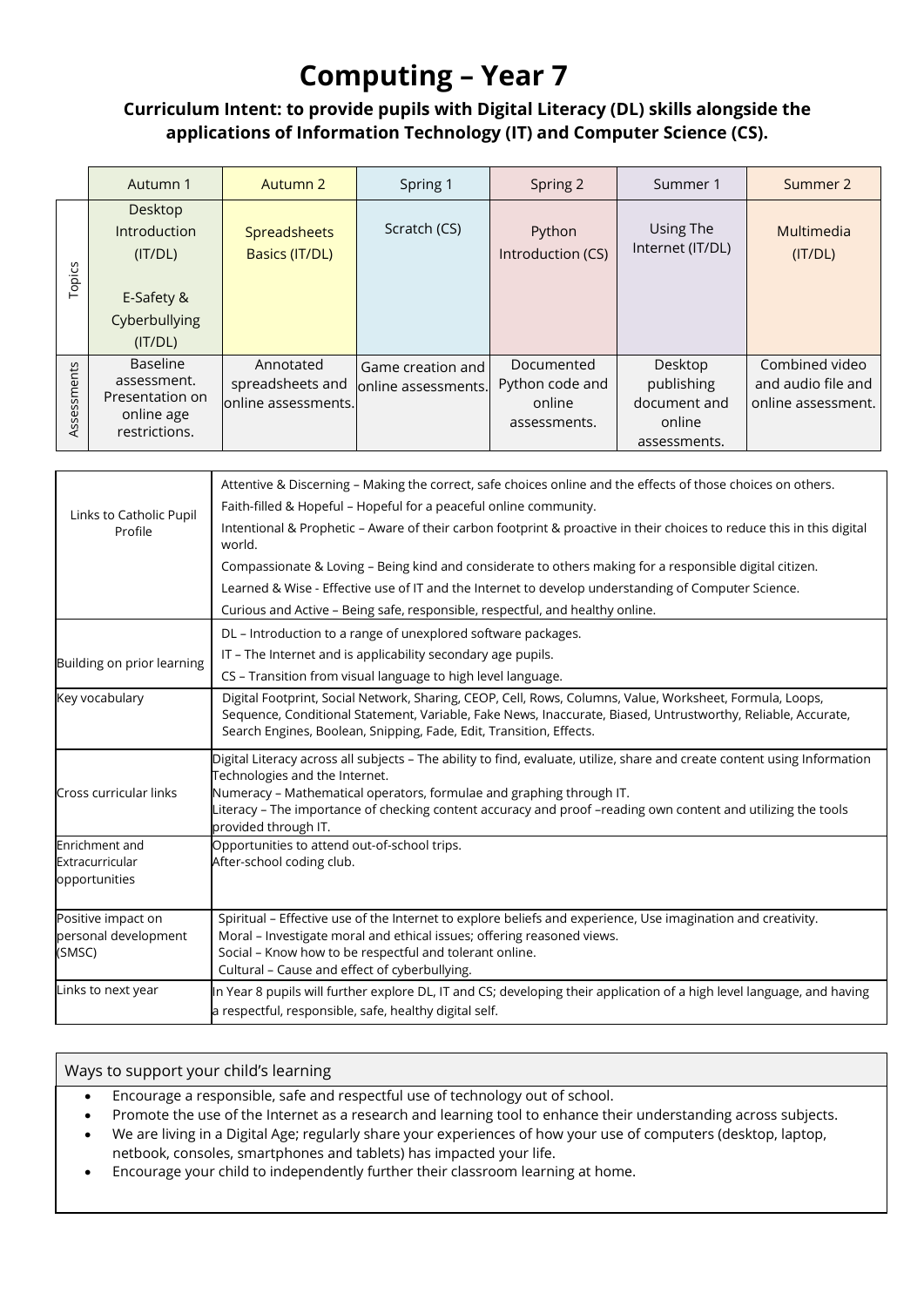## **Drama – Year 7**

**Curriculum Intent: to encourage a love of theatre, creativity and connection with an audience through performance. Our pupils will develop the valuable transferable skills of self-reflection, empathy and the ability to work in a team. Our curriculum develops both the physical and vocal discipline of page to stage as well as supporting the synthesis and development of original ideas.**

|             | Autumn 1                                                                                                  | Autumn 2                                                                                                                                    | Spring 1                                                                                                                        | Spring 2                                                                                                                   | Summer 1                                                                                 | Summer 2                                                                       |
|-------------|-----------------------------------------------------------------------------------------------------------|---------------------------------------------------------------------------------------------------------------------------------------------|---------------------------------------------------------------------------------------------------------------------------------|----------------------------------------------------------------------------------------------------------------------------|------------------------------------------------------------------------------------------|--------------------------------------------------------------------------------|
| Topics      | <b>Baseline</b><br>Learning<br>and<br>practicing<br>the basic<br>skills for<br>creating and<br>performing | <b>The Party</b><br><b>Exploring</b><br>bullying and<br>feeling<br><i>isolation</i><br>through<br>learning key<br>exploration<br>techniques | Lizzie Borden<br>Exploring non-<br>naturalistic and<br>stylised theatre<br>through nursery<br>rhymes and the<br>genre of horror | <b>The Peacock</b><br>Garden<br>Learning about<br>the partition of<br>India and<br>furthering<br>performance<br>techniques | <b>Our Day Out</b><br>Reading through<br>and staging a<br>play, performing<br>an extract | <b>Our Day Out</b><br>Developing<br>descriptive<br>writing skills for<br>Drama |
| Assessments | Performance<br>Marked<br>Written<br>evaluation<br>LIP and TIP                                             | Performance<br>Marked<br>Written<br>evaluation<br>LIP and TIP                                                                               | <b>Performance</b><br>Marked<br><b>Written evaluation</b><br>LIP and TIP                                                        | Performance<br>Marked<br>Written<br>evaluation<br>LIP and TIP                                                              | Performance<br>Marked                                                                    | <b>Written paper</b><br>Marked                                                 |

| Links to next year                                   | Performance skills will be built upon in Year 8, both practicing and adding to them. Performance conventions and<br>techniques will be added and built upon the skills learnt in Spring. Another text will be studied in Year 8, and the<br>skills learn in Year 7 Summer will contribute to this.<br>In English some pupils will study this play again in Year 8.                                                                                                                                                                                                                                                  |  |  |  |  |
|------------------------------------------------------|---------------------------------------------------------------------------------------------------------------------------------------------------------------------------------------------------------------------------------------------------------------------------------------------------------------------------------------------------------------------------------------------------------------------------------------------------------------------------------------------------------------------------------------------------------------------------------------------------------------------|--|--|--|--|
| Positive impact on<br>personal development<br>(SMSC) | Exploring other cultures through stories. Developing spiritual side of pupils through discussions on social issues.<br>Exploring moral judgements by putting ourselves in others' shoes. Exploring our own culture and others' culture<br>compassionately through linking theatre with film, television, and history.                                                                                                                                                                                                                                                                                               |  |  |  |  |
| Enrichment                                           | Theatre trips and school shows                                                                                                                                                                                                                                                                                                                                                                                                                                                                                                                                                                                      |  |  |  |  |
| Cross curricular<br>links                            | Geography - The Peacock Garden teaches pupils about the creation of the country of Pakistan. Our Day Out is set<br>in 1970s inner city Liverpool which supports human Geography.<br>History - The Peacock Garden teaches pupils about the history of the India and Pakistani relations. Our Day Out is<br>set in the 1970s and we discuss the education system and culture of the day.<br>Citizenship - The Party looks at bullying and abuse at home, why they are bad and how pupils can make the lives<br>of those around them better.<br>English - Our Day Out by Willy Russell is studied in English in Year 8 |  |  |  |  |
| Key vocabulary pupils<br>must know                   | Describe, Evaluate, Detail, Facial expressions, Gestures, Posture, Stance, Movement, Pitch, Pace, Pause, Tone,<br>Diction, Accent, Volume                                                                                                                                                                                                                                                                                                                                                                                                                                                                           |  |  |  |  |
| Building on prior<br>learning                        | Building on imagination that will have been developed from Primary School, and knowledge of the basic elements<br>to create a story from Year 6 English.                                                                                                                                                                                                                                                                                                                                                                                                                                                            |  |  |  |  |
|                                                      | Our pupils will be curious and active as they explore the lives of others, both those who are like us and those who<br>are not, both fictional and non-fictional. The stories we create and learn about capture our student's imagination.                                                                                                                                                                                                                                                                                                                                                                          |  |  |  |  |
| Links to Catholic Pupil<br>Profile                   | Our pupils will be learned and wise through continuous assessment and feedback, being pushed to achieve their<br>full potential in a supportive environment where making mistakes is a vital part of the learning process.                                                                                                                                                                                                                                                                                                                                                                                          |  |  |  |  |
|                                                      | Our pupils will learn to be compassionate and loving through the study of character's backgrounds, experiences<br>and lives. Our pupils will be pushed to not judge people superficially but to explore why they are the way they are.                                                                                                                                                                                                                                                                                                                                                                              |  |  |  |  |

- Encourage your child to read stories
- Watch interesting and age appropriate TV and film, discussing the story and how the actors conveyed it effectively to the audience.
- Watch as much live theatre as possible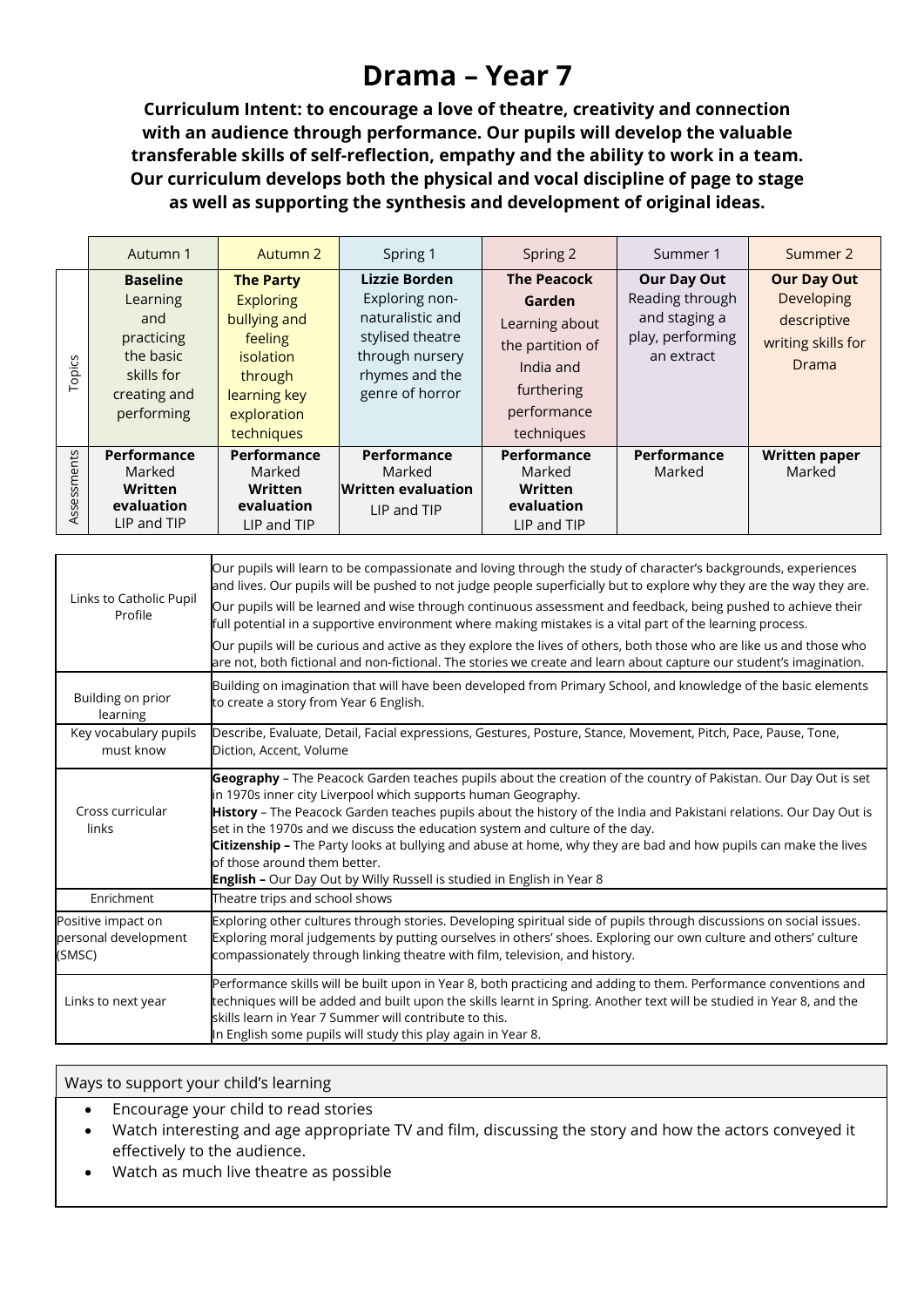## **Music – Year 7**

**Curriculum Intent: to encourage a critical understanding, appreciation, and love of music. Our pupils will develop self-discipline, creativity, and resilience in a classroom where making mistakes is a vital part of the learning process. The Music curriculum enables our pupils to explore their own culture, and different cultures around the world, allowing them to become better global citizens.**

|            | Autumn 1                  | Autumn 2                  | Spring 1                  | Spring 2          | Summer 1                  | Summer 2                      |
|------------|---------------------------|---------------------------|---------------------------|-------------------|---------------------------|-------------------------------|
|            | <b>Musical frontier</b>   | <b>Keyboard Skills</b>    | Four chord songs          | Samba             | Theme and                 | <b>Irish Music</b>            |
|            | Learning notation         | Look at music             | Learning 4 chord          | Learning the      | <b>Variation</b> Learning | Learning the                  |
|            | and rhythmic              | notation further,         | sequences, singing        | history of Samba  | about structure in        | history,                      |
|            | notation. Performing      | introduction to           | alongside the chords      | music, performing | Music, and how to         | instruments, and              |
| Topics     | the drums, and            | keyboard/piano.           | and forming a band.       |                   | vary it.                  |                               |
|            | creating rhythmic         |                           | Exploring the             | as a class and in |                           | <b>Itraditional structure</b> |
|            | performances.             |                           | concept of mash           | groups. Composing |                           | of Irish Music.               |
|            | Learning musical          |                           | ups.                      | own Samba style   |                           | Singing, arranging,           |
|            | vocabulary                |                           |                           | performance.      |                           | and performing.               |
|            | Performance               | <b>Performance</b>        | Performance               | Performance       | <b>Performance</b>        | Performance                   |
|            | Marked                    | Marked                    | Marked                    | Marked            | Marked                    | Marked                        |
|            | <b>Written evaluation</b> | <b>Written evaluation</b> | $\sf{Written}$ evaluation | Written           |                           | <b>Summer Listening</b>       |
| ssessments | LIP and TIP               | LIP and TIP               | LIP and TIP               | evaluation        |                           | paper                         |
|            |                           |                           |                           | LIP and TIP       |                           | Marked                        |

| Links to Catholic Pupil                              | Our pupils will learn to be attentive and discerning through the learning of musical theory and making the link<br>between notes on a page and the practical joys of music.                                                                                                                                                                                           |  |  |  |  |  |
|------------------------------------------------------|-----------------------------------------------------------------------------------------------------------------------------------------------------------------------------------------------------------------------------------------------------------------------------------------------------------------------------------------------------------------------|--|--|--|--|--|
| Profile                                              | Our pupils will be learned and wise through continuous assessment and feedback, being pushed to achieve their<br>full potential in a supportive environment where making mistakes is a vital part of the learning process.                                                                                                                                            |  |  |  |  |  |
|                                                      | Our pupils will be curious and active as they explore music that is different to the genres they have previously<br>heard, and enjoy creating their own work in new styles.                                                                                                                                                                                           |  |  |  |  |  |
| Building on prior<br>learning                        | Pupils arrive at St Peter's with a wide range of experience in music. Some pupils have studied singing in primary<br>school, some have private instrumental lessons, and some pupils have not studied any music at all. We start off<br>at the basics before differentiating so that all pupils feel comfortable yet are being stretched to their highest<br>ability. |  |  |  |  |  |
| Key vocabulary                                       | Musical Elements, Dynamics, Tempo, Rhythm, Ostinato, Beat, Pitch, Timbre                                                                                                                                                                                                                                                                                              |  |  |  |  |  |
| Cross curricular links                               | Geography - Looking at Music from around the world, we cover context and history of these Countries.<br>History - Origins of music, where and how certain genres of music originated.<br>English - Long answers, looking at how to describe music and what they can hear.                                                                                             |  |  |  |  |  |
| Enrichment                                           | Choir, Vocal Group, Flute group, Orchestra, Saxophone group, Woodwind ensemble, Brass group, Drum group,<br>School Concerts, Mass, School trips                                                                                                                                                                                                                       |  |  |  |  |  |
| Positive impact on<br>personal development<br>(SMSC) | Developing spiritual and moral side of pupils through religious music and key discussions about the context of<br>music. Exploring our own culture and others' culture compassionately through linking music and history. Using<br>music socially through team work, and studying the impact music has on society.                                                    |  |  |  |  |  |
| Links to next year                                   | Notation, keyboard and performance skills will be built upon in Year 8, both practicing and adding to them.<br>Performance conventions and techniques will be added and built upon the skills learnt in Spring. Other genres of<br>music will be covered in further detail, while also building on the performance skills learnt in Year 7.                           |  |  |  |  |  |

- Encourage your child to listen to various genres of music.
- Encourage practice on an instrument outside of school if able to.
- Attend concerts, watch live music on the TV/internet and encourage your child to critically listen to the music. Describing what they hear.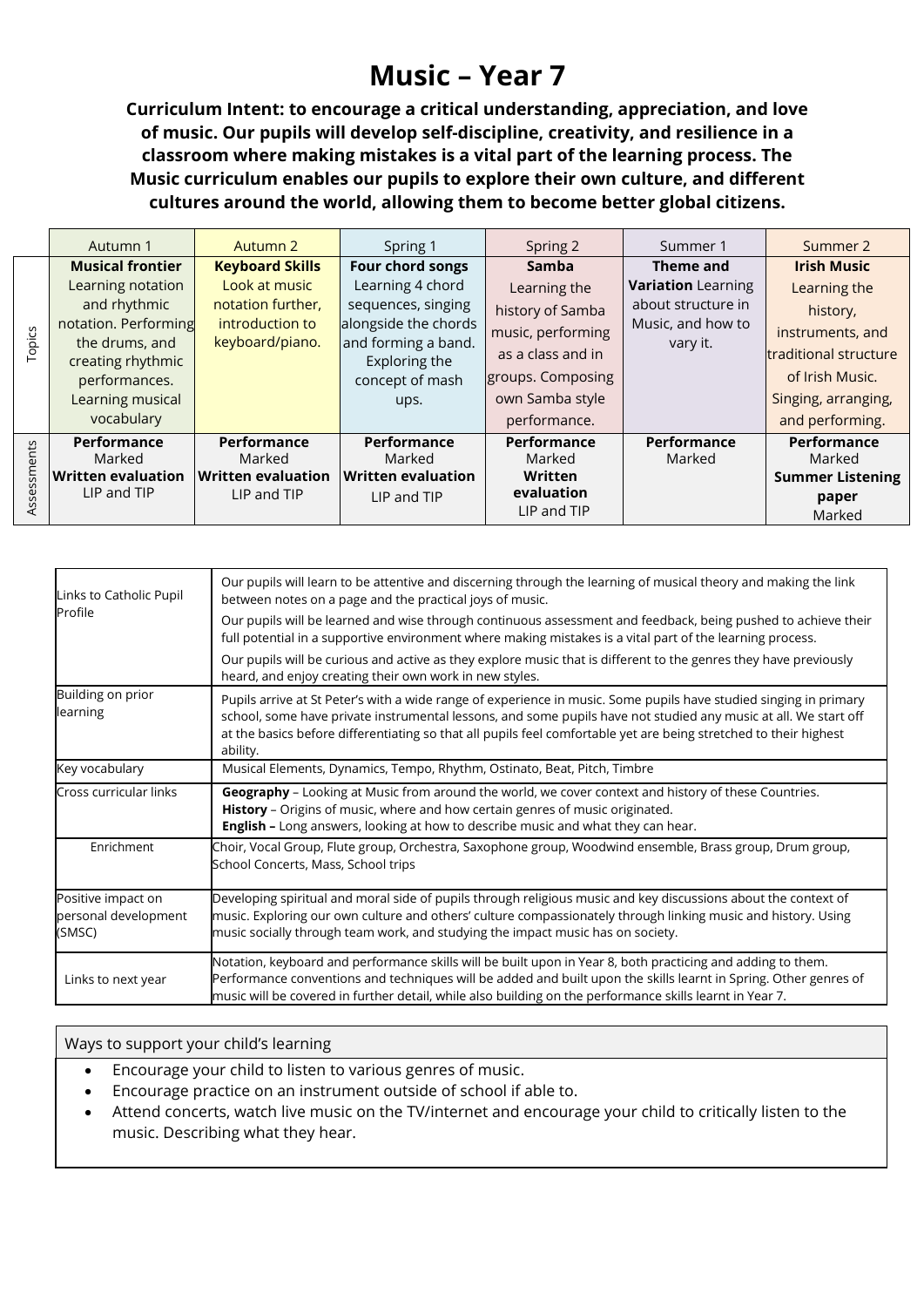## **Design & Food Technology – Year 7 (Carousel)**

**Curriculum Intent: to nurtures the creativity and innovation in Food, Textiles and Product Design. Pupils have the opportunity to expand their thinking skills, develop a range of practical skills, using tools, materials and equipment effectively and safely, being aspirational and to challenge themselves to solve the problems of our society and improve quality of life.**

|          | Autumn 1                                                                                      | Autumn 2                                                                                                                                                                                                                                                | Spring 1                                                                                                                                                                | Spring 2                                                                                                                                     | Summer 1                                                                                                                       | Summer 2                                                                                                                                          |
|----------|-----------------------------------------------------------------------------------------------|---------------------------------------------------------------------------------------------------------------------------------------------------------------------------------------------------------------------------------------------------------|-------------------------------------------------------------------------------------------------------------------------------------------------------------------------|----------------------------------------------------------------------------------------------------------------------------------------------|--------------------------------------------------------------------------------------------------------------------------------|---------------------------------------------------------------------------------------------------------------------------------------------------|
| Topics   | Hygiene lesson.<br>Knife skills<br>Eat-well guide<br>Healthy eating<br><b>Macro nutrients</b> | Carbohydrates- simple Design a range of sock Safety in the<br>and complex-fibre-<br>gluten intolerance.<br>Simple carbohydrates-<br>sugar and honey.<br>Complex<br>carbohydrates - link to<br>fibre- gluten<br><b>Fat-</b> saturated and<br>unsaturated | monsters<br>Use a variety of<br>stitches to<br>manufacture a sock<br>monster<br>Create an<br>advertisement for<br>vour sock monster,<br>exploring graphics,<br>slogans. | workshop.<br>Research the<br>designer Charles<br>Rennie Mackintosh.<br>Draw a range of 3D<br>rings, select and<br>modify<br>Anthropometrics. | Manufacture chosen<br>ring in the metal<br>workshop using a<br>range of tools and<br>machinery.<br>Research retro<br>products. | Develop a range of<br>design ideas for a<br>tangram puzzle.<br>Develop skills and<br>choice to be able to<br>use a range of tools<br>in workshop. |
| Assessme | Yogurt muffin                                                                                 | Bread making practical Practical assessment<br>Formative theory<br>assessment                                                                                                                                                                           | sock monster                                                                                                                                                            |                                                                                                                                              | Formative theory<br>assessment and<br>practical assessment<br>-Ring (metal work)                                               | Practical assessment<br>Puzzle.                                                                                                                   |

| Links to Catholic Pupil<br>Profile                   | Design and food technology requires pupils to be attentive & discerning by making the right choices when selecting<br>ingredients and materials. Pupils are faith-filled and hopeful, being aspirational and thinking of their final<br>outcomes with intention to succeed. Compassionate and loving when peer assessing theory and practical work.<br>Learned and wise; reaching their full potential by challenging themselves, learning new techniques and tools,<br>reaching goals. To be curious in the classroom and actively developing their skills.                                                                                                                                                                                                                                                       |
|------------------------------------------------------|--------------------------------------------------------------------------------------------------------------------------------------------------------------------------------------------------------------------------------------------------------------------------------------------------------------------------------------------------------------------------------------------------------------------------------------------------------------------------------------------------------------------------------------------------------------------------------------------------------------------------------------------------------------------------------------------------------------------------------------------------------------------------------------------------------------------|
| Building on prior<br>learning                        | Build on measuring and marking out skills, further development of drawing skills. In Food Technology develop on<br>knowledge of healthy eating and hygiene and safety.                                                                                                                                                                                                                                                                                                                                                                                                                                                                                                                                                                                                                                             |
| Key vocabulary                                       | Manufacture, creativity, customer, characteristics, materials, dimension, ergonomics anthropometrics.<br>Hygiene, bridge and claw, healthy, nutrients, macronutrients, contamination, dietary complex carbohydrates,<br>saturated unsaturated.                                                                                                                                                                                                                                                                                                                                                                                                                                                                                                                                                                     |
| Cross curricular<br>links                            | Pupils studying Food Technology in year 7 will make cross curricular to Science and Physical education with<br>earning focusing on nutrients and heathy eating and lifestyle. Further links will be made with Geography as pupils<br>will create products from different cuisine across to world.<br>In Design Technology pupils are able to make links with mathematics as pupils will use a variety of units of<br>measurements to design and make their products as well as Art to develop their designs ideas and develop<br>drawing skills.                                                                                                                                                                                                                                                                   |
| Enrichment and<br>Extracurricular<br>opportunities   | Creative club every Tuesday after school from Feb-June<br>Pupils can enjoy design and technology and food technology after school for 1 hour per week.<br>Design and technology- Feb- April<br>Food Technology April-June                                                                                                                                                                                                                                                                                                                                                                                                                                                                                                                                                                                          |
| Positive impact on<br>personal development<br>(SMSC) | The subject area of Design and Food Technology places pupils' personal development at its core throughout<br>every single topic. We activity encourage pupils to build positive relationships in the classroom by modelling. We<br>encourage pupils to work together and listen and share ideas and their experiences in a safe environment, this<br>gives them the opportunity to broaden their horizons and listen to third party feedback to develop ideas further.<br>Pupils are encouraged to be considerate of other cultures, exploring cultures within and beyond school. Pupils<br>will be encouraged to develop a sense of enjoyment within the subject, learning about the world around them.<br>Careers boards displayed in classrooms to develop pupils to think ahead about possible career choices. |
| Links to next year                                   | Next year pupils will continue to explore healthy eating and lifestyle in food technology focusing on micronutrients<br>and special diet. They will also look at food production and the environment. Within Design & Textile Technology<br>pupils will be provided with opportunity to use CAD & CAM in manufacturing as well as textile printing techniques.                                                                                                                                                                                                                                                                                                                                                                                                                                                     |

Ways to support your child's learning

Encourage pupil to cook and prepare dishes at home.

Take regular trips to science and technology museum.

Encouragement of independent regular reading of recipe books and trade magazine.

Visits website such as Pinterest with parental consent.

Actively support pupil in completing homework and researching topics covered in lesson to greater depth.